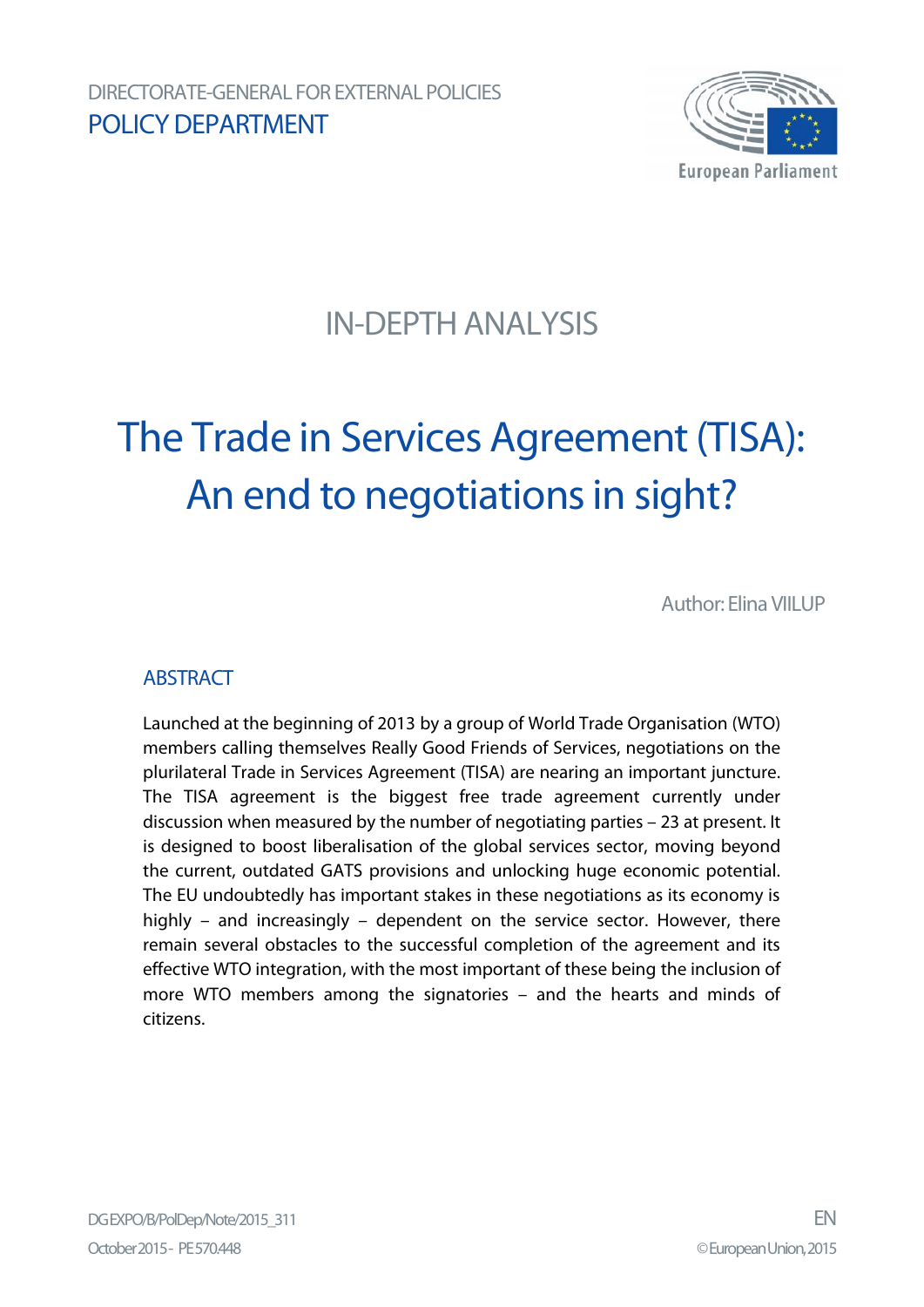Policy Department, Directorate-General for External Policies

This paper is an initiative of the Policy Department, DG EXPO.

English-language manuscript was completed on 12 October 2015.

Printed in Belgium.

Authors: Elina Viilup with contributions from Pasquale De Micco (subchapters 3.1 and 3.2) and Jakub Przetacznik (statistics)

Editorial Assistants: Jakub Przetacznik and Elina Stergatou

Feedback of any kind is welcome. Please write to the author: **elina.viilup@europarl.europa.eu**.

To obtain copies, please send a request to: [poldep-expo@europarl.europa.eu](mailto:poldep-expo@europarl.europa.eu)

This paper will be published on the European Parliament's online database, ['Think tank'](http://www.europarl.europa.eu/thinktank/en/home.html).

*The content of this document is the sole responsibility of the author and any opinions expressed therein do not necessarily represent the official position of the European Parliament. It is addressed to the Members and staff of the EP for their parliamentary work. Reproduction and translation for non-commercial purposes are authorised, provided the source is acknowledged and the European Parliament is given prior notice and sent a copy.*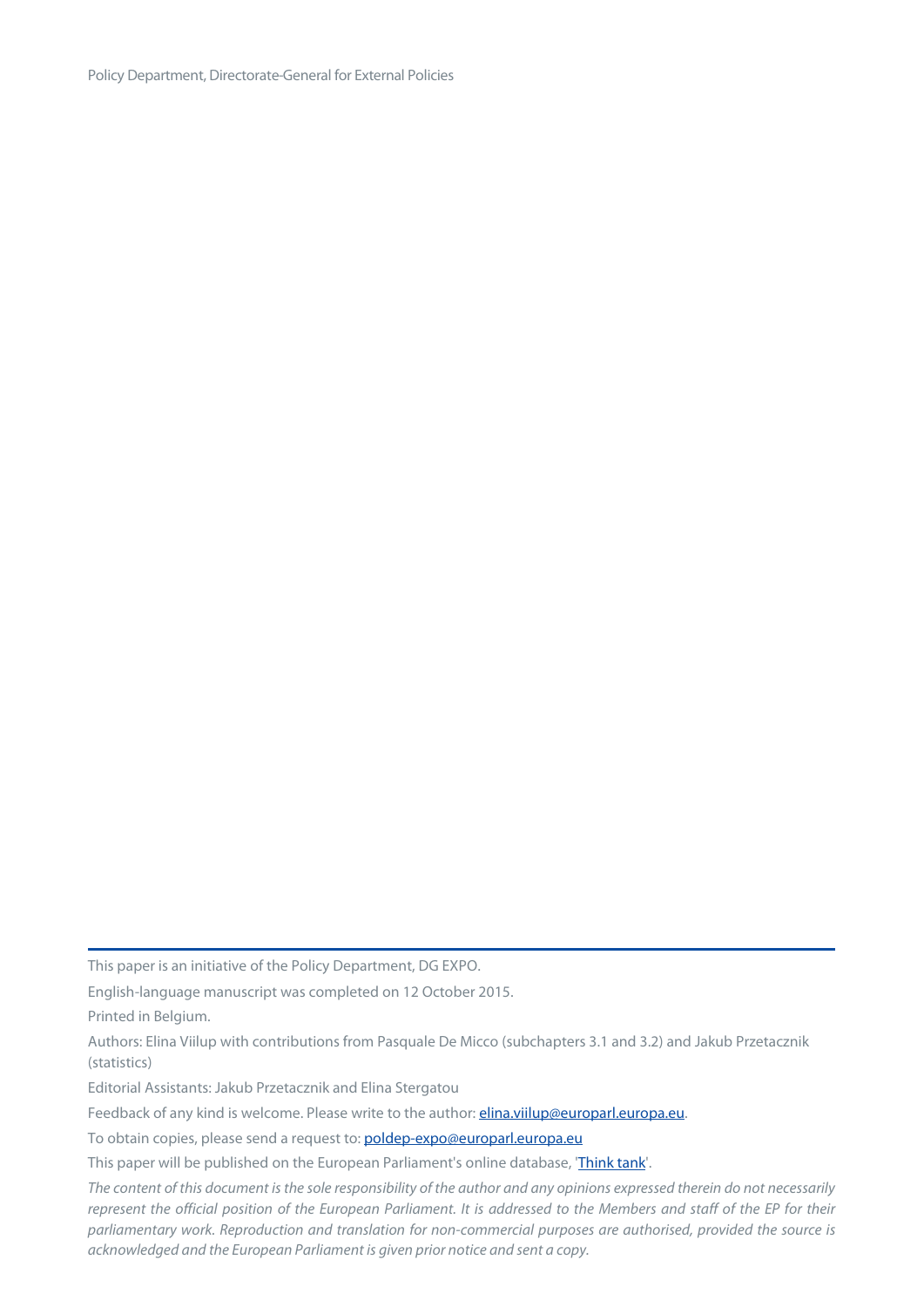# Table of contents

| 1              | <b>Introduction</b>                                           | 4  |  |  |
|----------------|---------------------------------------------------------------|----|--|--|
| $\overline{2}$ | The importance of services                                    | 4  |  |  |
| 3              | Legal and historical background                               | 8  |  |  |
|                | The 1994 General Agreement on Trade in Services (GATS)<br>3.1 | 8  |  |  |
|                | From GATS to the TISA negotiations<br>3.2                     | 10 |  |  |
|                | The initial EU offer<br>3.3 <sub>2</sub>                      | 15 |  |  |
| 4              | <b>Negotiations in motion:</b>                                |    |  |  |
|                | Where are we now and what is at stake?                        | 16 |  |  |
|                | <b>Current participants and format</b><br>4.1                 | 16 |  |  |
|                | The emerging structure of the agreement<br>4.2                | 17 |  |  |
| 5              | Main areas of controversy and criticism                       | 18 |  |  |
|                | Multilateralisation<br>5.1                                    | 19 |  |  |
|                | Controversy in thematic areas<br>5.2                          | 20 |  |  |
|                | Transparency issues and the public opinion<br>5.3             | 24 |  |  |
| 6              | The European Parliament and TISA<br>26                        |    |  |  |
| 7              | <b>Tentative conclusions</b><br>27                            |    |  |  |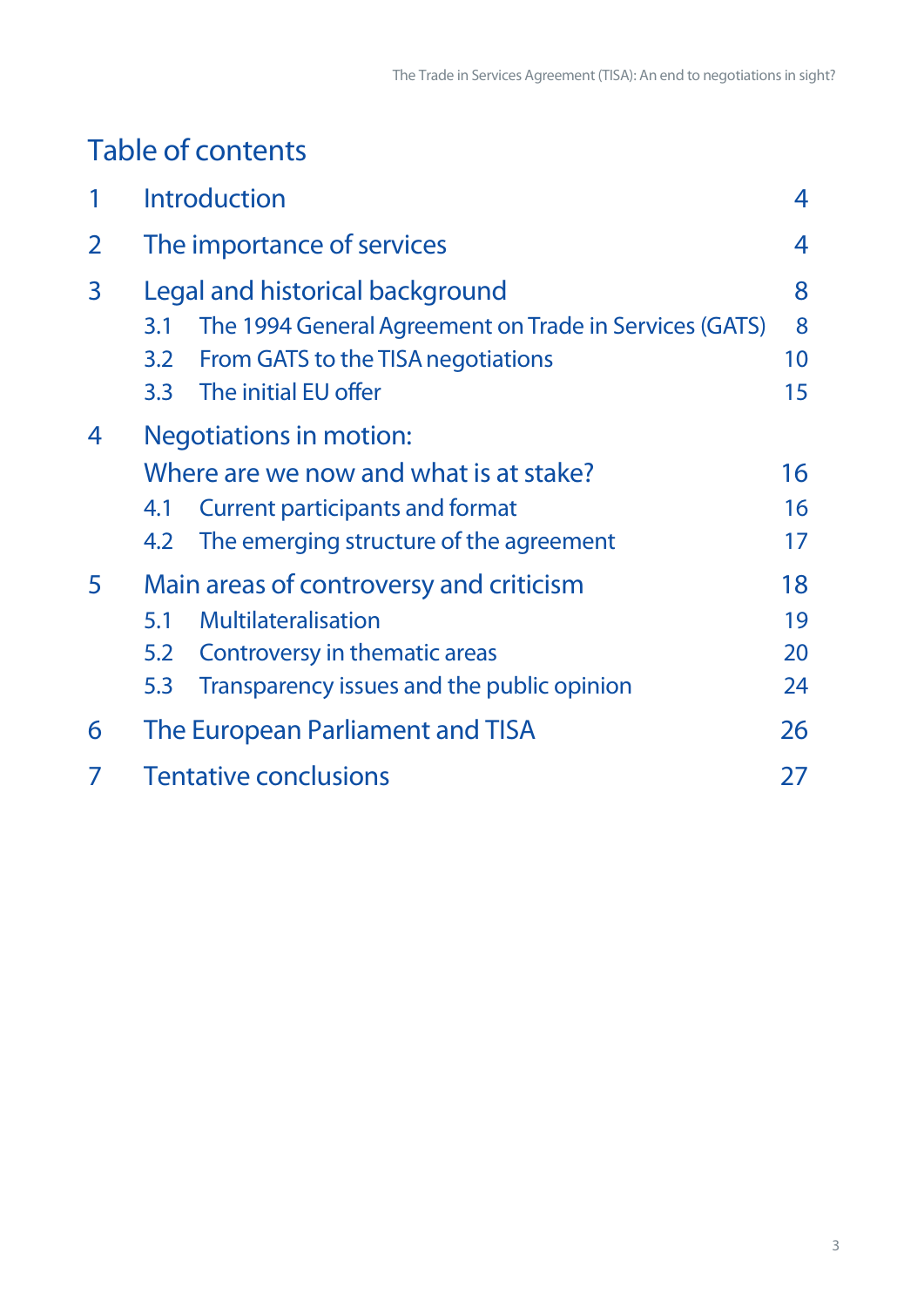### <span id="page-3-0"></span>1 Introduction

Negotiations on a new treaty covering services – the Trade in Services Agreement (TISA) – aim to achieve further liberation and ultimately upgrade the World Trade Organisation's 1995 General Agreement on Services (GATS).

Launched in March 2013, the aim of negotiations on the proposed plurilateral Trade in Services Agreement (TISA) has been to achieve further liberalisation in the trade in services and ultimately upgrade the 1995 General Agreement on Trade in Services (GATS) of the World Trade Organisation (WTO). For a variety of reasons, no progress was achieved on the issue when negotiations were held under the WTO umbrella. Negotiations were then pursued outside the WTO framework, among a group of WTO members – currently numbering 23 – who call themselves Really Good Friends of Services<sup>1</sup>.

To date, 14 rounds of negotiations have taken place. The most recent was held on 6-13 October 2015 in Geneva under the US chairmanship. The previous, 13th round of negotiations, which took place in July under the Australian chairmanship, served to take stock of the negotiations for the first time, and to establish the final deadline for submitting new annexes (July 2016). Since these negotiations have clearly arrived at an important juncture, it is a good opportunity to analyse the main issues at stake.

This paper will firstly try to explain the economic stakes involved in services liberalisation, both globally and for the EU. It will then describe the legal and historical background to the TISA negotiations, the current state of play in the negotiations and the main publicly known features of the future agreement. It will also try to highlight some of the contentious issues touched upon by the negotiations and will attempt to draw some tentative conclusions.

### <span id="page-3-1"></span>2 The importance of services

Services comprise a substantial and growing share of domestic output and employment.

Services comprise a substantial and growing share of domestic output and employment (see, for example, Marchetti and Roy, 2013). The Organisation for Economic Cooperation and Development (OECD) estimates that services account for 68 % of global GDP. In advanced economies, the sector accounts for around 75 % of production and 80 % of employment; in developing countries, services represent between 40 and 70 % of both production and employment<sup>2</sup>.

<sup>2</sup> See Peterson Institute for International Economics, Framework for the International Services Agreement, April 2012, p. 21, <http://www.iie.com/publications/pb/pb12-10.pdf> (accessed 11 October 2015).

<sup>&</sup>lt;sup>1</sup> Australia, Canada, Chile, Chinese Taipei, Colombia, Costa Rica, the EU, Hong Kong, Iceland, Israel, Japan, Korea, Liechtenstein, Mauritius, Mexico, New Zealand, Norway, Pakistan, Panama, Peru, Switzerland, Turkey and the United States. Uruguay and Paraguay have just left the negotiations.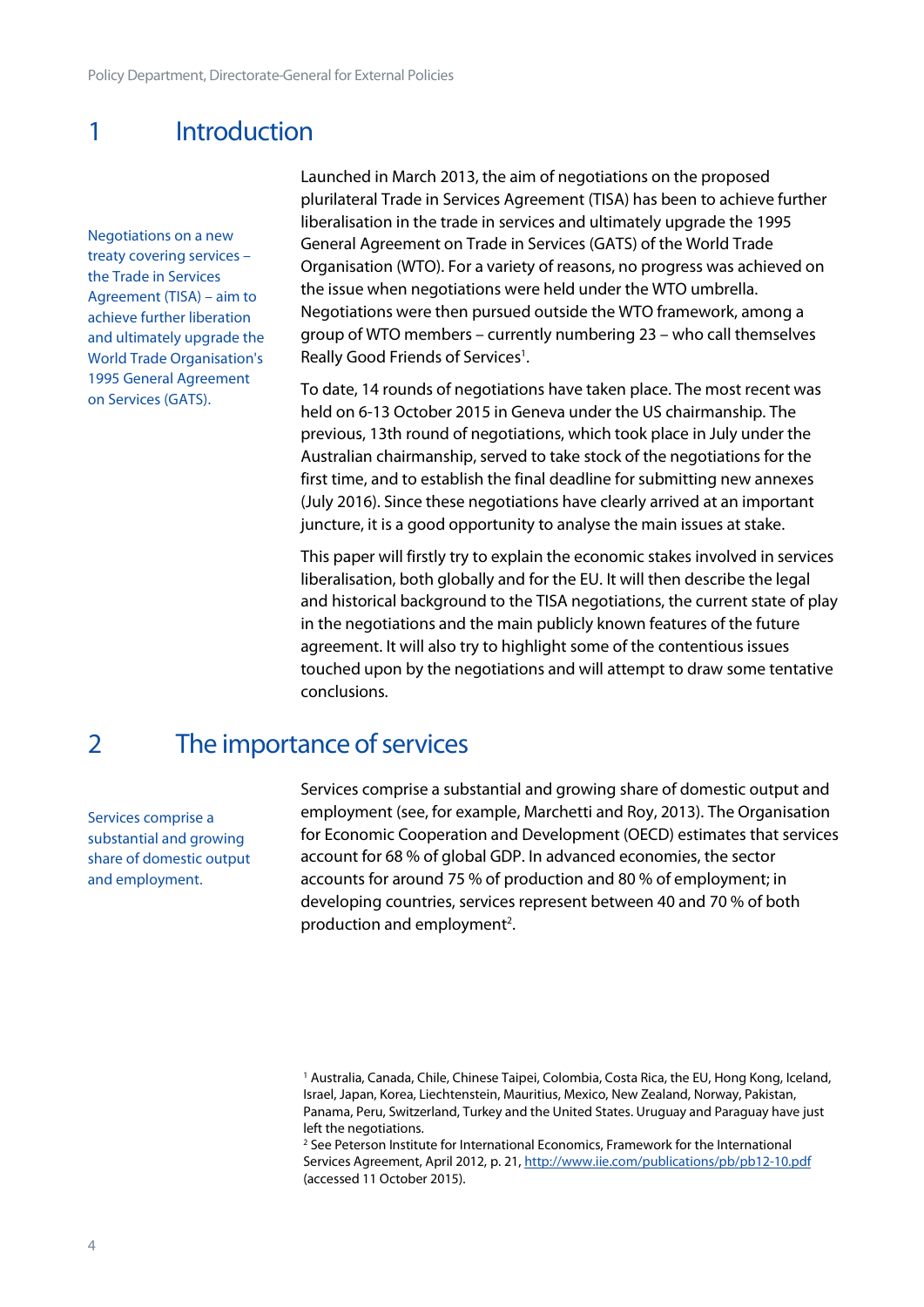

#### *Source: [OECD](http://www.oecd.org/tad/services-trade/STRI Policy Brief_ENG.pdf)*

Services play a significant role in the EU's economy, making up around three quarters of EU GDP and employing close to 70 % of the Union's labour force (cf. around 80 % in the US) (DG Trade, 2014). The services sector acts as a powerful motor for employment growth. The EU 2014 Skills Panorama predicts that employment growth in the EU from 2013 to 2025 will be driven by service sector jobs, particularly high-skilled jobs in the areas of professional services, business services and computing. Almost 7.6 million jobs are predicted to be created in this period across the EU, representing a growth rate of around 3.3 %.<sup>3</sup>

Smaller shares of the workforce are employed in the services sector in developing, emerging countries - around a third in India and in China - but the sector is continuously expanding at a strong rate.<sup>4</sup> Marchetti and Roy (2013) have pointed out that the positive association between the share of GDP of the service sector and income per capita is one of the best-known regularities of growth and development economies. The World Bank has further indicated that the services sector makes a higher contribution to poverty reduction than the agricultural or manufacturing sectors.<sup>5</sup>

While services account for a smaller share of international trade and investment than of domestic production and employment, boosted by new information and communication technologies, cross-border trade in services has been expanding.<sup>6</sup> So, it is the GATS Mode 1 where the big stakes are nowadays.

Services play a significant role in the EU's economy and are a major driver of growth and jobs.

The service sector is also expanding in emerging countries.

New information and communication technologies are boosting cross-border trade.

<sup>&</sup>lt;sup>3</sup> See EU Skills Panorama (2014),' European job growth creators: Analytical Highlight', prepared by ICF GHK and Cedefop for the European Commission, [http://euskillspanorama.cedefop.europa.eu/App\\_Controls/Documents/ShowDocument.as](http://euskillspanorama.cedefop.europa.eu/App_Controls/Documents/ShowDocument.aspx?documentid=84&) [px?documentid=84&](http://euskillspanorama.cedefop.europa.eu/App_Controls/Documents/ShowDocument.aspx?documentid=84&) (accessed 11 October 2015). <sup>4</sup> See De Micco P., 'The Plurilateral Agreement on Services: at the starting gate' [http://www.europarl.europa.eu/RegData/etudes/briefing\\_note/join/2013/491477/EXPO-](http://www.europarl.europa.eu/RegData/etudes/briefing_note/join/2013/491477/EXPO-INTA_SP(2013)491477_EN.pdf,)

[INTA\\_SP\(2013\)491477\\_EN.pdf](http://www.europarl.europa.eu/RegData/etudes/briefing_note/join/2013/491477/EXPO-INTA_SP(2013)491477_EN.pdf,) (accessed 11 October 2015) <sup>5</sup> World Bank presentation, 'Role of Services in Economic Development'; Geneva, July 2012

<sup>(</sup>Data source: World Bank, 2010) via [http://unctad.org/en/Pages/DITC/Services/Global](http://unctad.org/en/Pages/DITC/Services/Global-importance-of-services.aspx)[importance-of-services.aspx](http://unctad.org/en/Pages/DITC/Services/Global-importance-of-services.aspx) (accessed 11 October 2015)

<sup>6</sup> OECD (2014), *Perspectives on Global Development 2014: Boosting Productivity to Meet the Middle-Income Challenge*, OECD Publishing, Paris. DOI:

[http://dx.doi.org/10.1787/persp\\_glob\\_dev-2014-en](http://dx.doi.org/10.1787/persp_glob_dev-2014-en) (accessed 11 October 2015)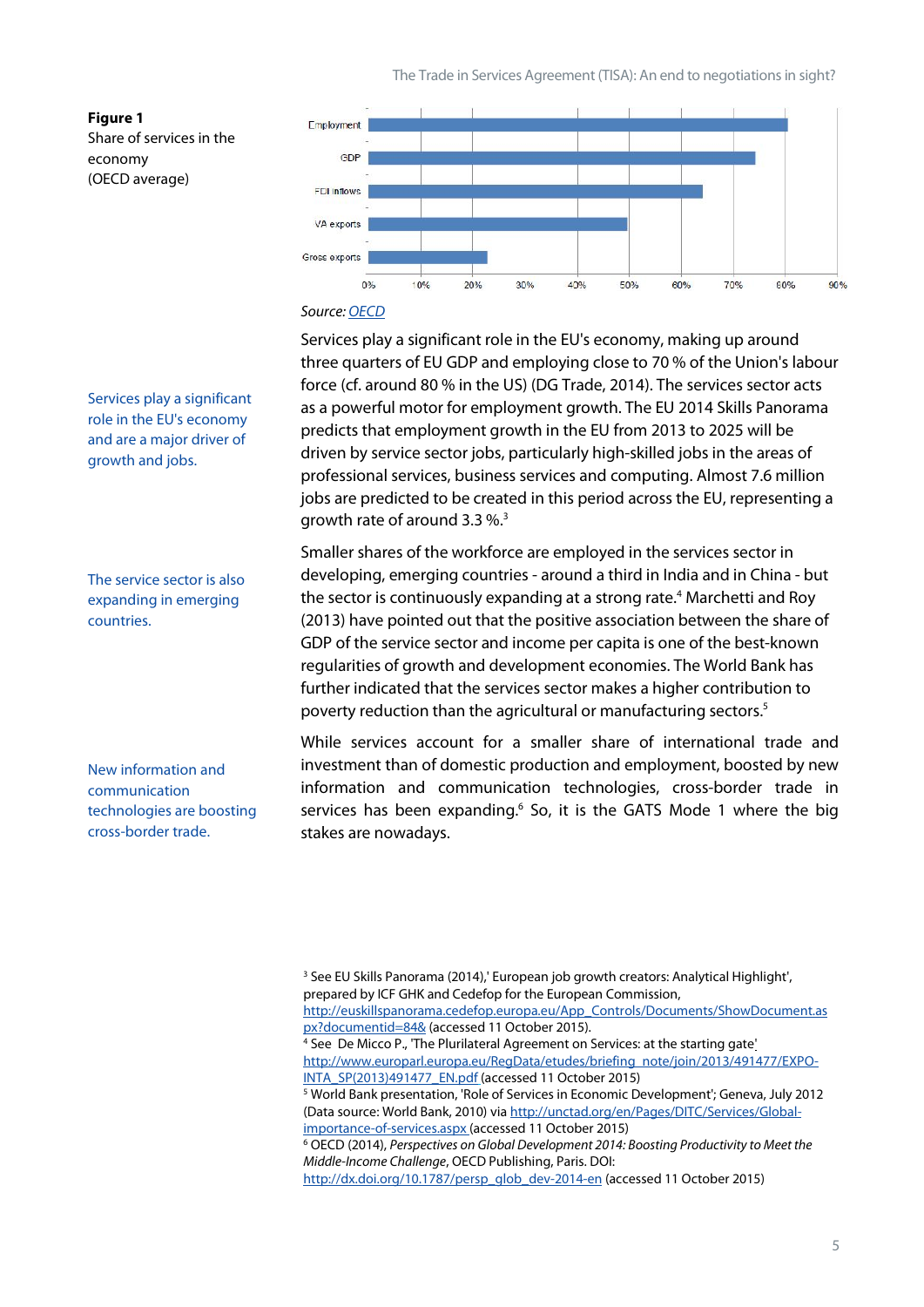The value of the international trade in services exceeded USD 5 trillion in 2014.

**Figure 2**

1994-2013

Growth of trade in services

According to the 2014 World Trade report, the value of world commercial services exports rose by 5.6 % to USD 4.6 trillion in 2013.<sup>7</sup> A new statistical methodology, BPM-6, was introduced in 2005 and according to this methodology the value of the international trade in services exceeded USD 5 trillion in 2014.<sup>8</sup> Since the 1980s, the sector's expansion has outpaced the agriculture and manufacturing sectors. For example, between 1994 and 2013, the value of the export of services quadrupled.<sup>9</sup> It is interesting to note that the impact of the global economic crisis has been less pronounced on commercial services than merchandise trade, and the services trade has been recuperating steadily after experiencing a drop in 2008-2010.<sup>10</sup> This can be explained by the fact that it is much more complicated to introduce protectionist measures in services than in goods, since this would require changing complex legislation or kicking out foreign providers that have already been established in the country. It is technically much easier to increase tariffs on imported goods or introduce national preferences in public procurement.



#### Source: Policy Department, based on data from UNCTAD, BPM-5

Services account for around one fifth of world trade, and this figure could double if the value of service inputs is taken into account. An OECD policy briefing explains that 'this is in part because the value created by services as intermediate inputs represents over 30 % of the total value added in manufactured goods. There would be no global values chains without well-

<sup>7</sup> World Trade Report (2014)

[https://www.wto.org/english/res\\_e/booksp\\_e/world\\_trade\\_report14\\_e.pdf](https://www.wto.org/english/res_e/booksp_e/world_trade_report14_e.pdf) (accessed 11 October 2015)

<sup>8</sup> UNCTAD, BPM-6.

<sup>9</sup> The value of the world's export of services was equal to USD 1083 billion in 1994 and USD 4720 billion in 2013 (source: UNCTAD, BPM-5).

<sup>10</sup> Trade in services was showing constant growth in 1994-2002. This period was followed by sharp growth which lasted until the 2008 crisis. The impact of the crisis, however, was not very long and was less pronounced than in the case of trade in goods. The world trade in service in 2010 was almost equal to the level in 2008. Since then, the services trade has been constantly expanding and reached USD 4720 billion in 2013 (BPM-5).

Services account for around one fifth of world trade.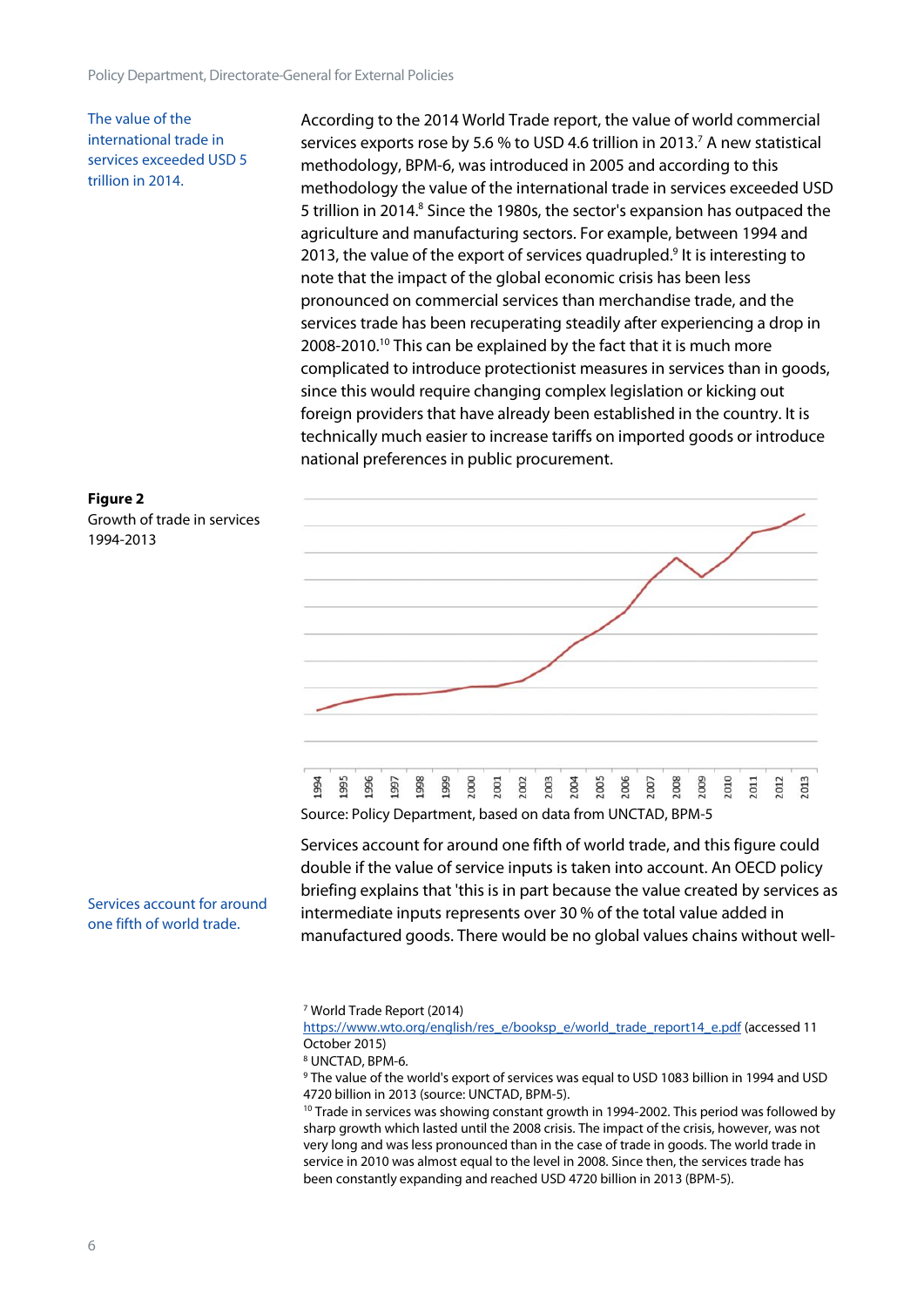functioning transport, logistics, finance, communication, and other business and professional services to move goods and coordinate production along the value chain. More efficient services sectors help to improve productivity and enhance competitiveness across the economy in manufacturing as well as in services sectors themselves. In brief, improving services performance is a far more significant contribution to growth and employment than has traditionally been realised' <sup>11</sup>





The European Union ranks as the top service trader in the world, if trade between the EU Member States is excluded and the bloc is treated as a single entity. Its services exports were valued at USD 891 billion (25 % of the world total) in 2013. The EU is followed by the United States (18.7 %), China (5.8 %), India (USD 151 billion, 4.3 %) and Japan (USD 145 billion, 4.1 %). The EU is also the leading importer of services at USD 668 billion (19.7 %), and is followed by the United States (12.7 %), China (9.7 %), Japan (USD 162 billion, 4.8 %) and India (USD 125 billion, 3.7 %).<sup>12</sup> As explained above, trade in services seems to be less cyclical than trade in goods. This has also had some positive impact on the EU's trade performance during the global economic crisis.<sup>13</sup>

There is no doubt that services are increasingly crucial for growth and employment, yet important barriers remain to their free movement, particularly "behind-the-border" barriers. Such barriers remain particularly high in the emerging and developing countries. The restrictions do not only reduce imports and affect foreign firms' access to local markets but can also significantly impair local companies' competitiveness in international markets. The latter is firstly due to the costs created by the behind-the-

Global trade in goods and services (2014)

**Figure 3.**

trader in the world.

The EU is the top service

Despite the crucial importance of services, significant barriers remain to their free movement.

<sup>&</sup>lt;sup>11</sup> See OECD, 'Services Trade Restrictiveness Index', Policy Brief, May 2014, p 1-2, [http://www.oecd.org/tad/services-trade/STRI%20Policy%20Brief\\_ENG.pdf](http://www.oecd.org/tad/services-trade/STRI Policy Brief_ENG.pdf) (accessed 11 October 2015).

<sup>12</sup> Figures from World Trade Report (2014), *op. cit.*

<sup>&</sup>lt;sup>13</sup> See for example Galar, M 'Has the EU's leading position in global trade changed since the crisis?', Economic Brief, DG ECFIN, March 2015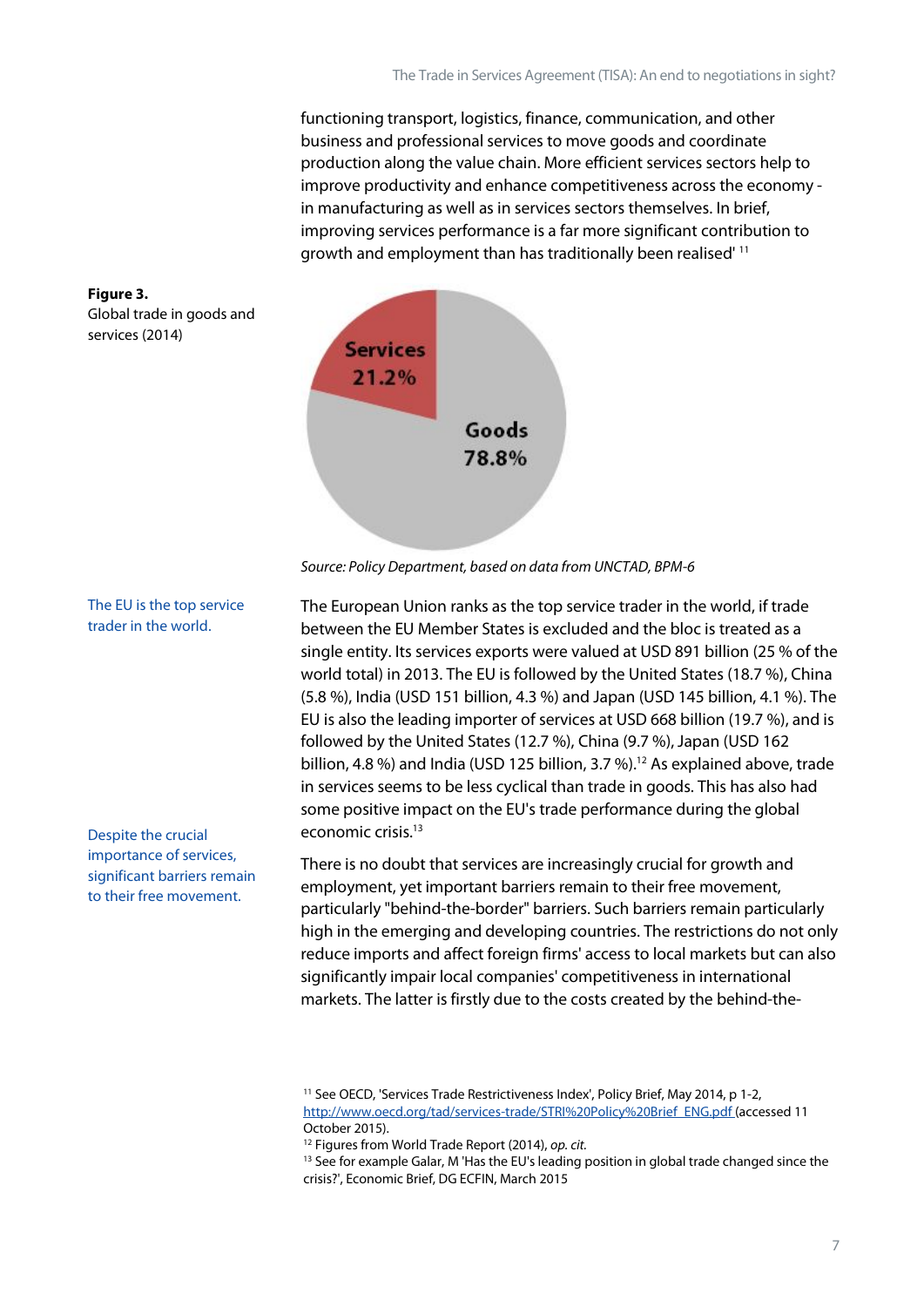The 1995 WTO GATS –  $a$ pre-internet treaty – has become outdated.

border barriers to domestic firms and, secondly, lower incentives for innovation created by reduced levels of competition.<sup>14</sup>

The global trade in services is governed by the 1995 World Trade Organisation General Agreement on Trade in Services (GATS). Even at its inception, this agreement was considerably less ambitious in scope and depth than the WTO General Agreement on Trade in Goods (GATT). It has since become outdated, as it precedes the internet era and is in need of an update.<sup>15</sup>

Further liberalisation of the services trade is expected to produce substantial global gains.

Further liberalisation of the trade in services, as attempted with TISA negotiations, is expected to produce gains which are both substantial and global, the latter depending on whether TISA will become a real multilateral agreement replacing GATS. These will be assessed in detail by the European Commission in a Trade Sustainability Impact Assessment but the assessment is still ongoing and the results of this are not yet known. Although the exact gains are difficult to estimate in advance, because the architecture of TISA allows participating members to choose the level of liberalisation, a 2013 study suggested that a 50 % cut in tariff-equivalent barriers for cross-border services among the negotiating partners would increase the value of the EU's export services by USD 21 billion and those of the US by USD 14 billion.<sup>16</sup>

### <span id="page-7-0"></span>3 Legal and historical background

### <span id="page-7-1"></span>3.1 The 1994 General Agreement on Trade in Services (GATS)

| <b>GATS</b> was signed in<br>Marrakesh in 1994. | The WTO's General Agreement on Trade in Services (GATS) was signed<br>during the organisation's ministerial meeting in Marrakesh in 1994. At the<br>time, the agreement was recognised as a major step forward. Rather than<br>define a single kind of services, GATS defines the mode in which services<br>are supplied:                                                                                               |
|-------------------------------------------------|-------------------------------------------------------------------------------------------------------------------------------------------------------------------------------------------------------------------------------------------------------------------------------------------------------------------------------------------------------------------------------------------------------------------------|
|                                                 | (a) from the territory of one Member into the territory of any other Member;                                                                                                                                                                                                                                                                                                                                            |
|                                                 | (b) in the territory of one Member to the service consumer of any other<br>Member;                                                                                                                                                                                                                                                                                                                                      |
| It defines 'modes' according                    | (c) by a service supplier of one Member, through commercial presence in<br>the territory of any other Member;                                                                                                                                                                                                                                                                                                           |
| to which services are<br>supplied.              | (d) by a service supplier of one Member, through presence of natural<br>persons of a Member in the territory of any other Member. <sup>17</sup>                                                                                                                                                                                                                                                                         |
|                                                 | <sup>14</sup> See OECD Services Trade Restrictiveness Index: Policy Brief, p. 6<br>http://www.oecd.org/tad/services-trade/regulatory-database-services-trade-<br>restrictiveness-index.htm (accessed 11 October 2015).<br><sup>15</sup> See the relevant WTO webpage for the text of the agreement and related instruments at<br>https://www.wto.org/english/tratop_e/serv_e/gatsintr_e.htm (accessed 11 October 2015). |

<sup>16</sup> De Micco P. (2013), *op. cit.*

<sup>17</sup> GATS I.2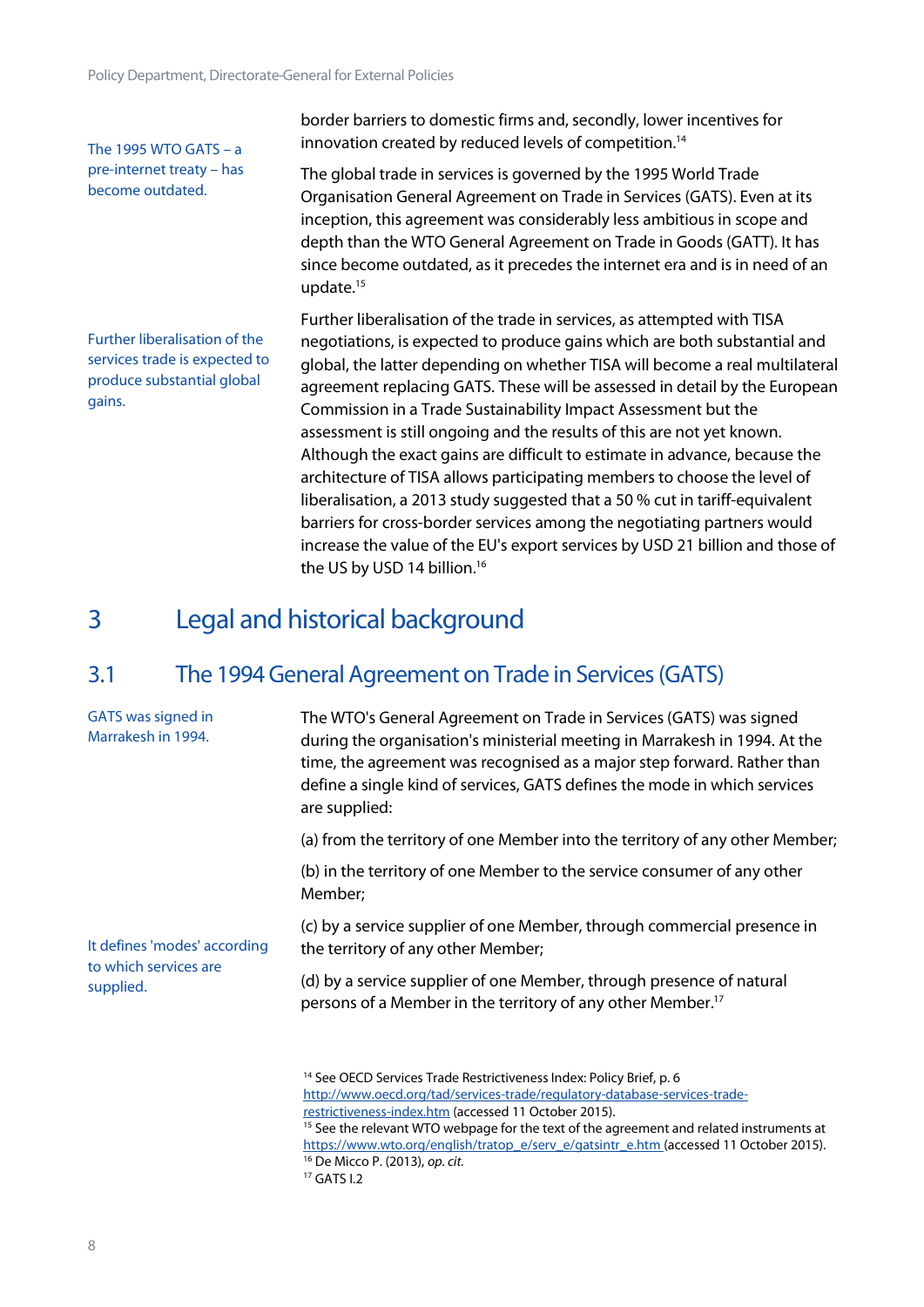Thus 'mode I' refers to cross-border services, where the services supplied from the territory of one Member State are traded into the territory of another Member (e.g. distance training);

- 'mode II' refers to services that are consumed abroad, when the consumer moves physically from the territory of one Member State to receive the service in the territory of another Member State (e.g. tourism);

- 'mode III' refers to services supplied from a subsidiary or controlled company of a Member State located in another Member State to recipients of the latter (e.g. a hotel group);

- 'mode IV' refers to the movement of natural persons who move to another country in order to provide services within the framework of a professional activity.

The scope of GATS is wide enough to cover all services, except services offered by a governmental authority and air traffic rights (and those services directly related to air traffic).<sup>18</sup> However, the concrete rights and obligations of the agreement's Members can only be assessed by looking at their national 'schedule of commitments', which is organised according to the 12 classifications of GATS services: business services, including professional services and computer services; communication services; construction and related engineering services; distribution services; educational services; environmental services; financial services, including insurance and banking; health-related and social services; tourism and travel-related services; recreational, cultural and sporting services; transport services; and other services not included elsewhere. These twelve categories are further divided into 160 sub-sectors.

Under the existing agreement, WTO Member States make specific commitments regarding which sector they will apply GATS rules to, and to what extent. Under GATS, one horizontal clause applies to all trade in services, while WTO Members may adapt their adherence regarding two other disciplines. The horizontal discipline that applies to all trade in services is the most-favoured-nation principle (MFN)<sup>19</sup>, while the market access (MA) and national treatment (NT) principles are 'adaptable' disciplines. (This differs from the WTO's General Agreement on Tariffs and Trade [GATT], under which the national treatment principle is a horizontal discipline.).

The GATS' MFN principle stipulates that 'each Member should accord immediately and unconditionally to services and service suppliers of any other Member treatment no less favourable than that it accords to like services and service suppliers of any other country'.<sup>20</sup>

Concerning market access, GATS lays down that 'with respect to market

<sup>18</sup> GATS 1.3

GATS covers all services, except those offered by a governmental authority and air traffic rights (and those directly related to air traffic).

WTO Member States make specific commitments – to which sectors they will apply GATS rules, and to what extent.

The 'most-favoured-nation' principle applies in principle to all trade in services.

<sup>&</sup>lt;sup>19</sup> The provision is subject to specific exceptions found in a special GATS Annex (the 'list of exemptions to MFN'), <sup>20</sup> GATS II.1.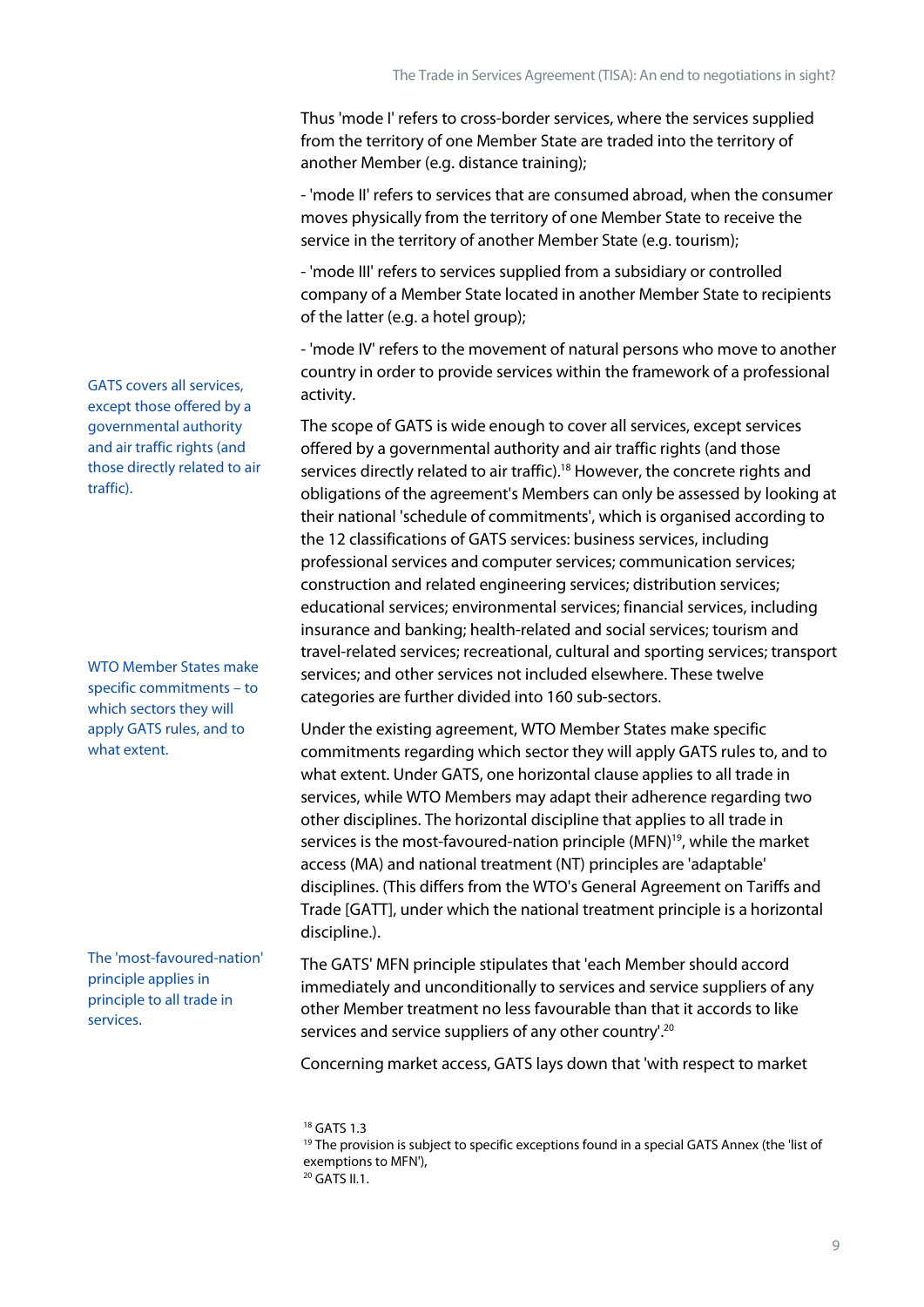'National treatment' and 'market access only' apply to services included in each Member's specific commitments schedules and are subject to reservations.

access through the modes of supply identified in Article I, each Member shall accord services and service suppliers of any other Member treatment no less favourable than that provided for under the terms, limitations and conditions agreed and specified in its Schedule'.<sup>21</sup> Market access commitments for specific service sectors follow the same logic as the market access concessions made in the Members' 1994 schedules to the GATT (the maximum tariff level that Members have agreed to apply to every traded good). Similarly, market access concessions prescribe the minimum treatment that a foreign service or service supplier must be accorded by the WTO Member concerned. The GATS defines six ways of limiting free market access, with numerical limitations on, for example, service suppliers, the value of transactions, service operations or employees in the sector.

On national treatment, GATS stipulates that 'in the sectors inscribed in its Schedule, and subject to any conditions and qualifications set out therein, each Member should accord to services and service suppliers of any other Member, in respect of all measures affecting the supply of services, treatment no less favourable than that it accords to its own like services and service suppliers'.<sup>22</sup>

In sum, in the GATS, the MFN principle applies to all services supplied by economic actors of all WTO Members, subject to specific exceptions found in a special GATS Annex (the 'list of exemptions to MFN'), while the NT and MA only apply to services included in each Member's specific commitments and subject to the reservations detailed there.

### <span id="page-9-0"></span>3.2 From GATS to the TISA negotiations

Although there was progress made in some areas, the WTO's Doha Development Agenda collapsed as a result of a lack of agreement on agricultural rules and market access. Negotiations have been stalled since 2008.

After the entry into force of GATS, WTO members continued negotiations in the sectors of telecommunications and financial services, by signing additional commitments (which extended to all Member States via the MFN).

Further liberalisation in services was expected to start with 'bilateral, plurilateral or multilateral negotiations' to improve market access for services and to 'achiev[e] a progressively higher level of liberalisation'.<sup>23</sup> These negotiations were integrated into part of the Doha Development Agenda (DDA) in 2001, which neared completion in July 2008 at the WTO's mini-ministerial Conference in Geneva. At that conference, ministers discussed what concrete improvements they could commit to for services during an ad hoc 'signalling conference' on services.

Notwithstanding the progress made, the DDA collapsed due to a lack of agreement on agricultural rules and market access, and negotiations have been stalled since July 2008. Negotiations on services, which are less

<sup>21</sup> GATS XVI. <sup>22</sup> GATS XVII. <sup>23</sup> GATS XIX.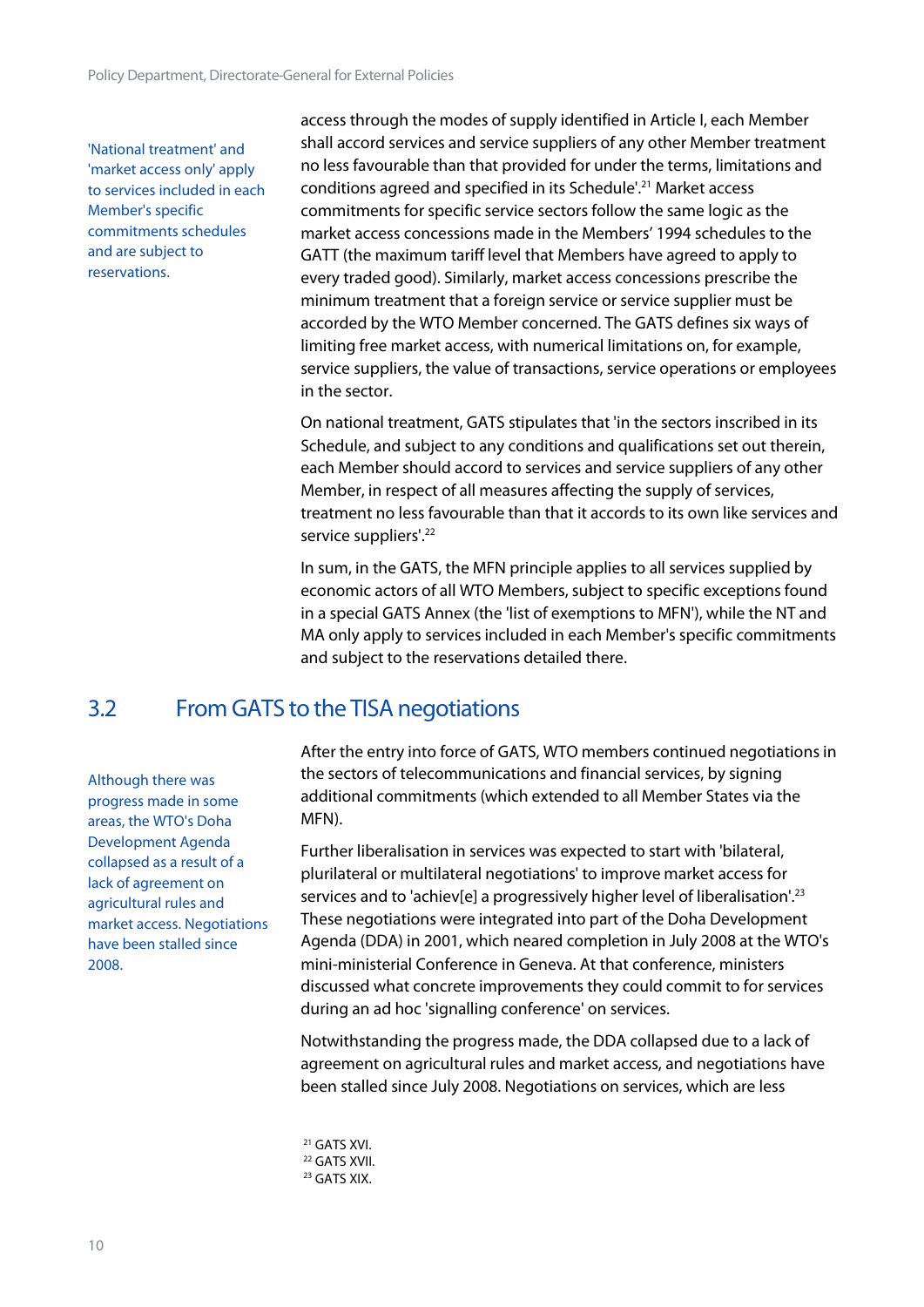contentious than agricultural and 'non-agricultural market access negotiations' (NAMA) issues, have essentially been held hostage to the entire project. The Doha round was intended to be concluded with a 'single undertaking' in all WTO chapters. In December 2011, the 8th WTO Ministerial Conference recognised the DDA stalemate and provided political guidelines for reaching 'provisional or definitive agreements based on consensus earlier than the full conclusion of the single undertaking<sup>'.24</sup>

The US and Australia advanced the prospect of a stand-alone agreement in services, which they named the International Services Agreement.<sup>25</sup> The EU, on the other hand, has consistently referred to a potential 'plurilateral agreement on trade in services' as a way of underscoring the agreement's link to the Doha negotiations and the WTO. The idea of such an agreement, regardless of its name, was endorsed by a group of interested countries, the Really Good Friends of Services, albeit with divergent positions on its scope and architecture. This group was principally composed of developed countries, which in general already granted quite a high level of market access and applied transparent services regulation disciplines.

The Really Good Friends held several meetings in 2012 to define the architecture and objectives of the agreement. Some of them (the US foremost) wished to create a stand-alone agreement outside the WTO, while others (led by the EU) hoped for an agreement in accordance with GATS rules and linked to the WTO structure. Such a linked format would facilitate, in the medium term, the accession of the biggest, interested developing countries, without abandoning the goal of the Doha single undertaking. Several questions were debated during this exploratory phase of negotiations: how to anchor the new plurilateral agreement to GATS, whether to include the service sectors through a positive or a negative list, the scope of national treatments, market access commitments and the extent of MFN.

A compromise reached in October 2012 made it clear that negotiations would adopt the following structure:

- (1) To create a WTO-compatible agreement on the basis of GATS. This was a clear request from the European Commission, which wanted to facilitate broad participation in the agreement (especially from the BRICS) as soon as possible.
- (2) To establish a negative list on national treatment and a positive list for market access. The US would have preferred a more ambitious purely negative list.
- (3) To incorporate an advance notice for domestic regulation that is

The idea of an international agreement on services was endorsed by a group of interested countries - the Really Good Friends of Services.

A compromise reached at the end of 2012 paved the way for opening official negotiations.

<sup>&</sup>lt;sup>24</sup> See WT/MIN(11)/W, -. Elements for political guidance, 21 December 2011. <sup>25</sup> EurAactiv, EU and 'good friends' weigh international services pact, 9 October 2012, [http://www.euractiv.com/specialreport-free-trade-growth/really-good-friends-mull](http://www.euractiv.com/specialreport-free-trade-growth/really-good-friends-mull-interna-news-515258)[interna-news-515258](http://www.euractiv.com/specialreport-free-trade-growth/really-good-friends-mull-interna-news-515258) (accessed 11 October 2015).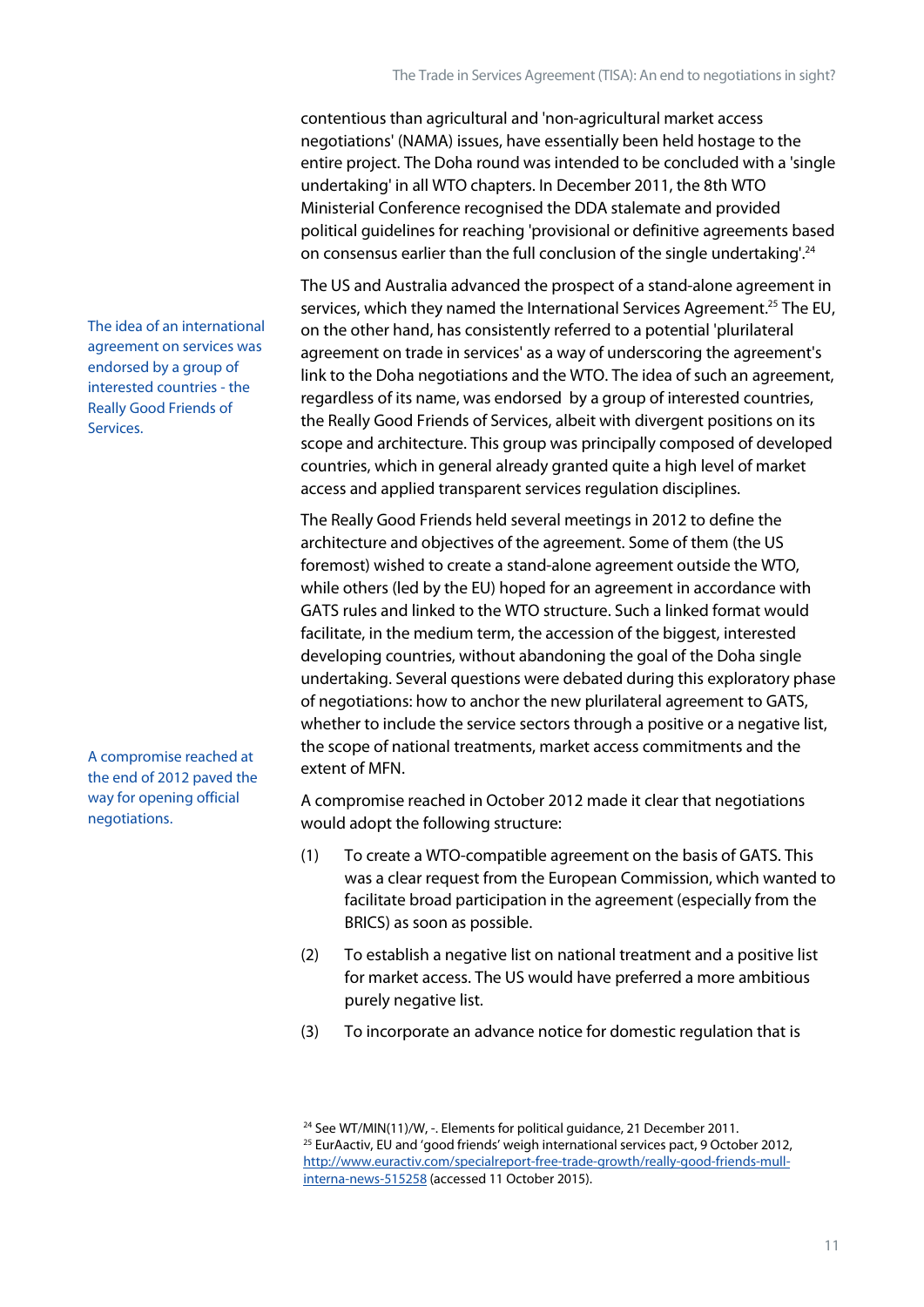The European Commission proposed a negotiating mandate to the Council in February 2013. This was approved one month later. more efficient than the GATS notification already in force.

In July 2012, the Really Good Friends of Services<sup>26</sup> agreed to start preparations for the launch of negotiations on an international services agreement, which would globally advance liberalisation of services and rule-making in this area. The Commission proposed a draft negotiating mandate to the Council with a view to opening the negotiations in February 2013,<sup>27</sup> and the Council approved the mandate just one month later.<sup>28</sup> The first round of negotiations took place in March 2013. The European Parliament adopted a resolution on the issue in July 2013.<sup>29</sup>

At the opening of the official negotiations, the Commission summarised in a memo the main elements of the negotiations as follows:

<sup>28</sup> The Council declassified the mandate in March 2015, available at <http://data.consilium.europa.eu/doc/document/ST-6891-2013-ADD-1-DCL-1/en/pdf> (accessed 11 October 2015)

 $29$  European Parliament resolution of 4 July 2013 on the opening of negotiations on a plurilateral agreement on services ([2013/2583\(RSP\)\)](http://www.europarl.europa.eu/oeil/popups/ficheprocedure.do?lang=en&reference=2013/2583(RSP)) (accessed 11 October 2015)

<sup>&</sup>lt;sup>26</sup> At the time, the group included: Australia, Canada, Chile, Chinese Taipei, Colombia, Costa Rica, the European Union representing its 27 (Croatia only joined the EU on the 1st of July 2013) Member States, Hong Kong, Israel, Japan, Mexico, New Zealand, Norway, Pakistan, Panama, Peru, Republic of Korea, Switzerland, Turkey and the United States. <sup>27</sup> See European Commission, 'Negotiation for a Plurilateral Agreement on Trade in Services', http://europa.eu/rapid/press-release\_MEMO-13-107\_en.htm, (accessed 11 October 2015).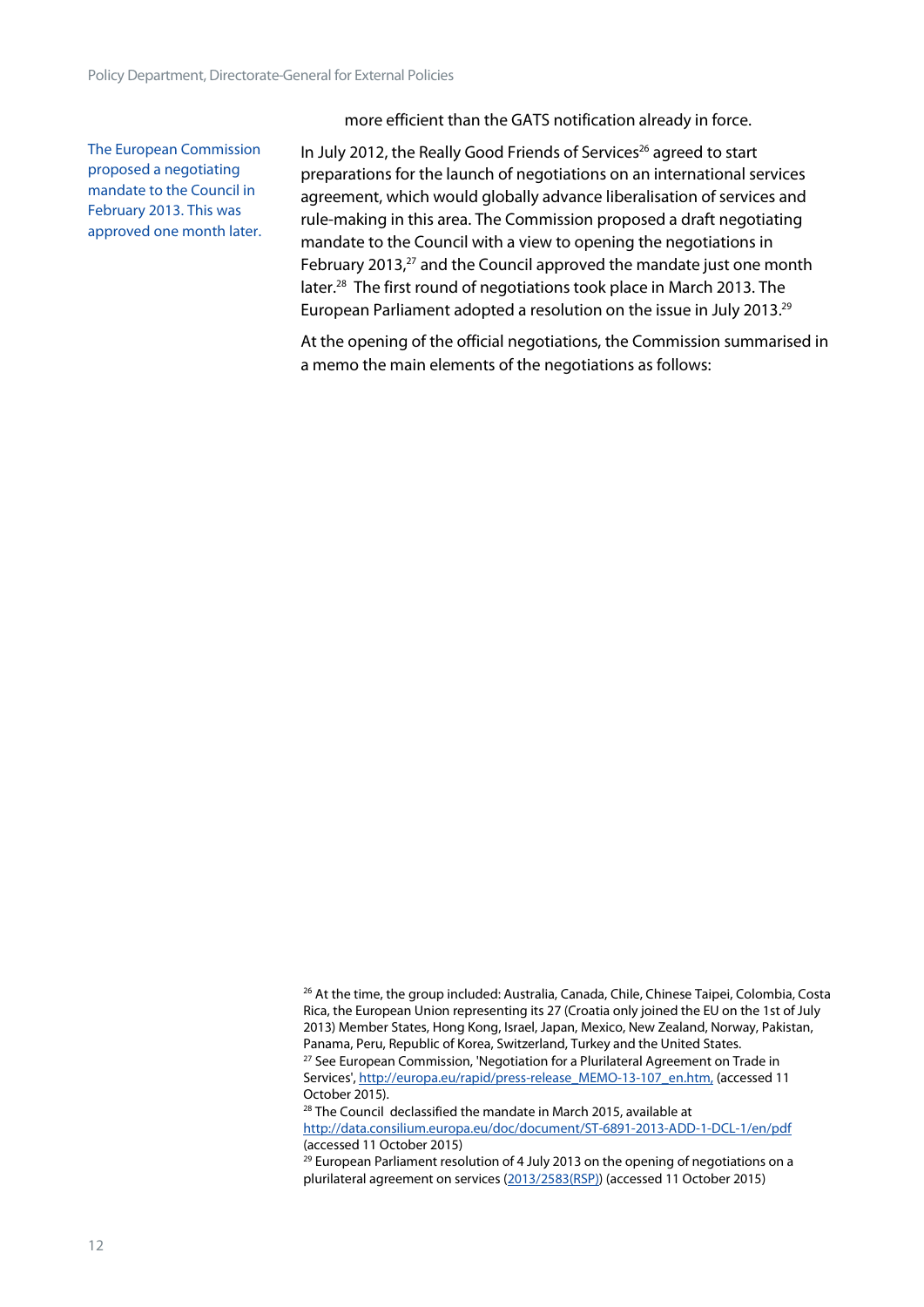#### **Negotiations for a Plurilateral Agreement on Trade in services**

The European Commission proposed to the Council to open negotiations on a new international agreement on trade in services. 21 WTO Members are currently participating in this initiative, hence a 'plurilateral' approach, and the EU is pushing for the agreement to comply with WTO rules so it can be 'multilateralised' at a later stage.

#### **The origins of the initiative**

To overcome the stalemate in the Doha negotiations (DDA), at the 8th Ministerial Conference of the WTO in December 2011, WTO Ministers acknowledged the impasse and made a commitment to go ahead with negotiations in certain areas covered by the Doha negotiations with the aim of reaching *' provisional or definitive agreements based on consensus earlier than the full conclusion of the single undertaking.'*

In that spirit, WTO members went ahead with negotiations on trade facilitation and certain other areas. Some WTO members – originally led by the USA and Australia - started floating the idea of a stand-alone agreement on trade in services to advance the DDA negotiations amongst willing WTO members.

#### **The participants**

The participants in this initiative are the so-called 'Really Good Friends of Services'. This 'Really Good Friends' group is neither an exclusive nor a stable group of WTO members, but an ad-hoc coalition of all those WTO members that showed willingness to advance the services negotiations in the DDA. In addition to the EU and its 27 Member States, the 'Really Good Friends' is made up of some 20 other WTO members: Australia, Canada, Chile, Chinese Taipei, Colombia, Costa Rica, Hong Kong China, Iceland, Israel, Japan, the Republic of Korea, Mexico, New Zealand, Norway, Panama, Pakistan, Peru, Switzerland, Turkey and the USA.

These countries are a mix of developed and developing countries and in 2010 represented around two thirds of global trade in cross-border services (excluding intra-EU trade).

The EU would welcome any WTO members which share the objectives of the agreement to join the negotiations at any time.

#### **Main elements of the future agreement**

As an outcome of the exploratory talks that took place in 2012, the 'Really Good Friends' agreed that any agreement would not simply be a Free Trade Agreement among the participants but would have the objective of being a full part of the WTO system.

1. The objective of the plurilateral trade in services agreement should be to negotiate an ambitious agreement that is compatible with the General Agreement on Trade in Services, (GATS), which would attract broad participation and which could be multilateralised at a later stage. Indeed, by staying close to the GATS, it could be easier to convince some of the leading emerging countries that were active in the DDA negotiations to join the initiative, either during the negotiations or later on.

2. The agreement should be comprehensive in scope with no exclusion of services sectors or modes of supply at the outset. Commitments taken by 'Really Good Friends' should reflect the reality on the ground, i.e. the actual level of existing liberalisation, and provide for new or improved market access.

All services sectors will potentially be covered by the negotiations, to the same extent they were covered by the GATS/DDA negotiations. However, it will be up to each participant to decide for which sector and to what extent it allows foreign services suppliers to provide servicesin their territory. The agreement will also include regulatory disciplines e.g. in the area of telecommunications, financial services or postal and courier services. These disciplines typically cover issues such as the independence of regulators, fair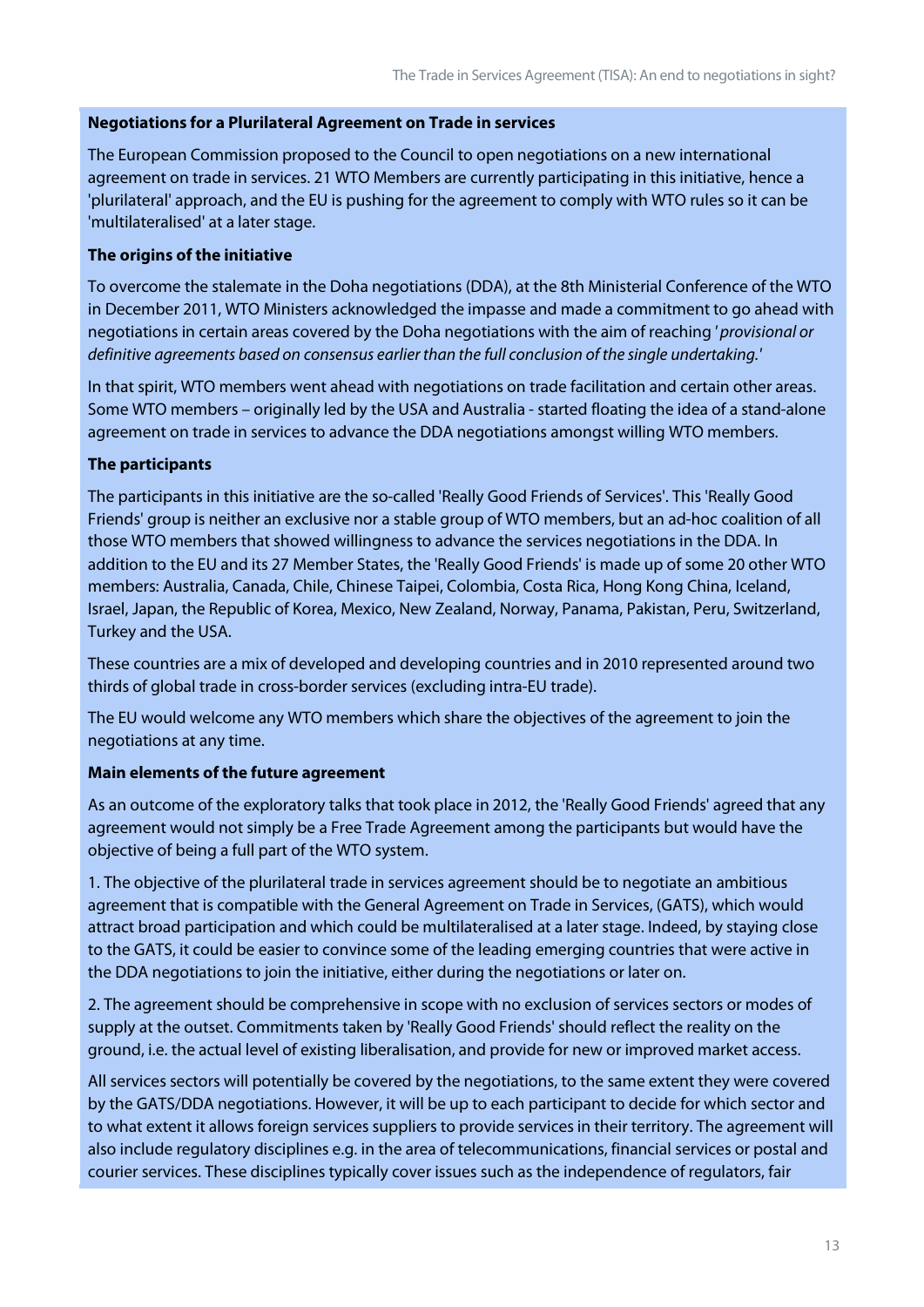authorisation processes or non-discriminatory access to telecommunication networks.

3. There should also be new and better rules on the basis of proposals brought forward by the participants. Members of the 'Really Good Friends' made suggestions to include new rules, covering domestic regulation (e.g. authorisation and licensing procedures), international maritime transport, telecommunication services, e-commerce, computer-related services, cross-border data transfers, postal and courier services, financial services, temporary movement of natural persons, government procurement of services, export subsidies and state-owned enterprises. This list is based on the interests expressed by individual participants in the 'Really Good Friends' group. It is not exhaustive and it does not mean it was agreed that there will be new or better rules in all the sectors listed.

#### **Structure**

1. In terms of the structure of the agreement, it was agreed that it would be based on the GATS, with some core GATS articles (including on definitions, scope, market access and national treatment, general and security exemptions) being incorporated. This would, by and large, make it possible at a later stage to integrate the plurilateral agreement into the GATS.

2. There would be additional provisions to govern how each member of the 'Really Good Friends' could take commitments. In this respect, it was agreed that commitments on national treatment would in principle be applied on a horizontal basis to all services sectors and modes of supply, i.e. the understanding on national treatment would be closer to the GATT model. Exemptions to this horizontal application would have to be listed in the countries' national schedule of commitments. Participants in the negotiations might also agree that commitments would in principle reflect actual practice (the 'standstill clause') and that future elimination of discriminatory measures would be automatically locked in (the so-called 'ratchet clause') unless an exemption were listed.

#### **Multilateralisation: bringing the agreement under the WTO umbrella**

In a first phase, the agreement will only be binding upon the participants – and therefore will not be part of the DDA as such. But the EU has ensured that the structure of the agreement provides for a credible pathway to future multilateralisation.

Two conditions are necessary for bringing the future agreement into the WTO system.

First, the type of obligations undertaken under the agreement need to be the same sort as in the GATS so they can be easily brought into the remits of the GATS. This will be ensured by relying on the same basic concepts (market access, national treatment…).

Second, the number of participants will need to reach a critical mass so that the benefits of the agreement can be extended to all WTO members.

In order to avoid free-riding, the automatic multilateralisation of the agreement based on the Most Favoured Nation (MFN) principle should be temporarily suspended as long as there is no critical mass of WTO members joining the agreement. At the same time, 'Really Good Friends' agreed to include an accession clause for interested WTO members and a pathway to the multilateralisation of the agreement, i.e. the agreement should set out the mechanisms and conditions for subsequent multilateralisation.

#### **Next steps**

The negotiations are expected to start in spring 2013, once all participants have got their negotiating mandates. The negotiations will take place in Geneva.

*Source: European Commission, MEMO, 15 February 2013*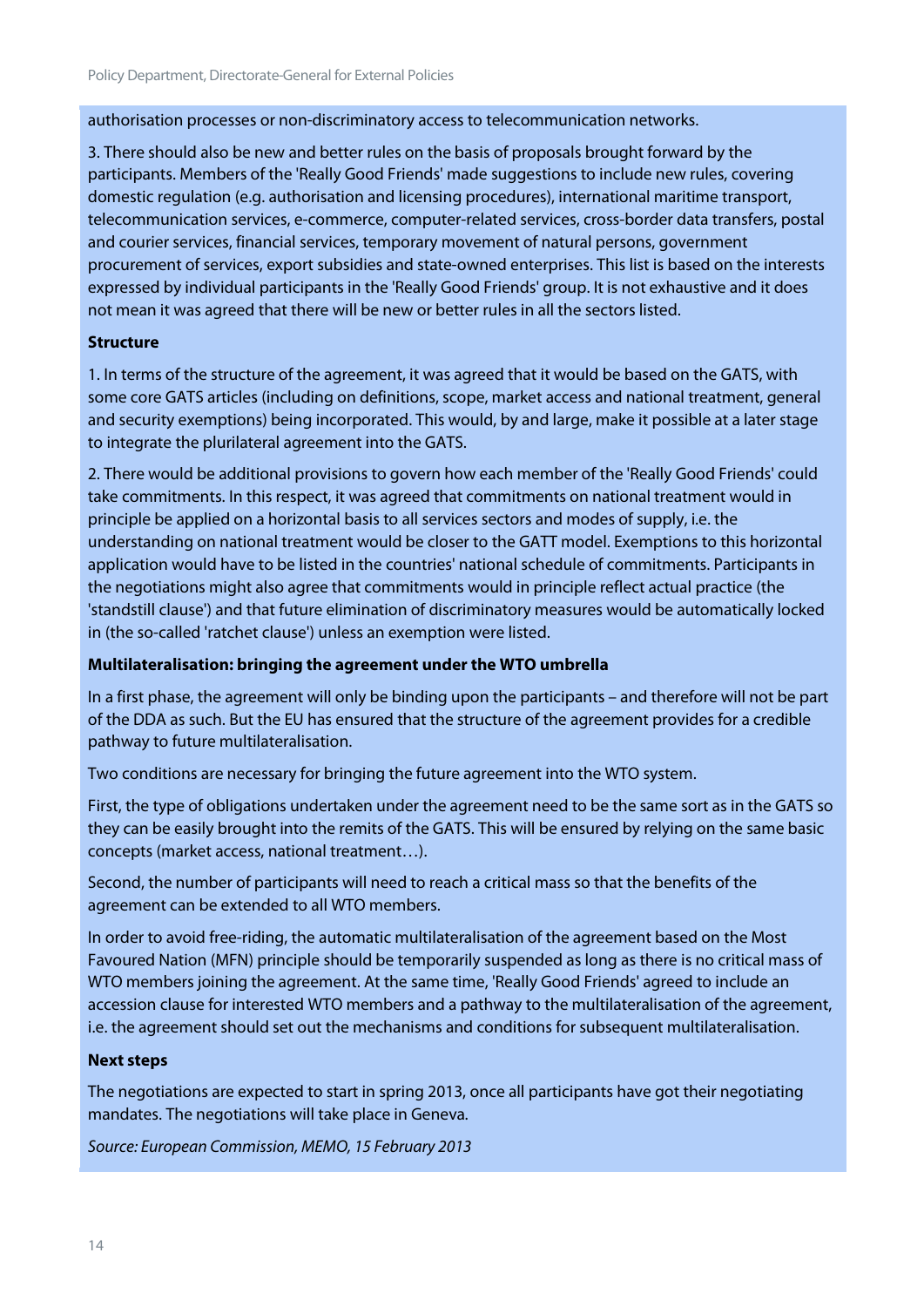### <span id="page-14-0"></span>3.3 The initial EU offer $30$

| The EU published its initial<br>offer on the website of DG<br>Trade.                                                                                                         | With an aim to increase the transparency of the negotiations, the EU has<br>published its initial offer on the website of DG Trade (as well as two<br>proposals for rules and a concept paper on the architecture of the<br>agreement), with guidelines on how to read the offer. <sup>31</sup> Neither the offer<br>nor the guidelines make for easy reading for a non-specialist.                                                                                                                                                                                                                                                                       |
|------------------------------------------------------------------------------------------------------------------------------------------------------------------------------|-----------------------------------------------------------------------------------------------------------------------------------------------------------------------------------------------------------------------------------------------------------------------------------------------------------------------------------------------------------------------------------------------------------------------------------------------------------------------------------------------------------------------------------------------------------------------------------------------------------------------------------------------------------|
|                                                                                                                                                                              | The offer bases itself on the core text and scheduling provisions adopted by<br>TISA participants at the September 2013 negotiations round. According to<br>DG Trade, it is the most ambitions initial offer ever tabled by the EU in a<br>trade negotiation. At the start of the negotiations, it followed broadly the<br>'best FTA' approach (2011 EU-Korea FTA). It is an improvement on what the<br>EU has offered in the WTO Doha negotiations in terms of harmonisation of<br>the commitments among the 28 Member States and across relevant<br>sectors. According to the Commission, the TISA offer is also clearer, more<br>compact and coherent. |
| The EU prioritises the digital<br>economy.                                                                                                                                   | In its offer, the EU gives strong priority to the digital economy. It offers full<br>commitments on cross-border trade and commercial presence, and the<br>mode 4 categories in computer and related services, as well as for all<br>telecommunication services. No limitations apply in those sectors and they<br>are also defined in a way that aims to be technologically neutral and future<br>proof.                                                                                                                                                                                                                                                 |
| Global value chains are<br>another priority area.                                                                                                                            | Development of the global value chains is another area of priority for the<br>EU. Full commitments are made (modes 1, 2 and 3, as well as information<br>and communication technologies in mode 4) in postal and courier services;<br>in international maritime transport (modes 1, 2 and 3b), the EU also makes a<br>far-reaching offer in business services (from packaging services to<br>management consulting).                                                                                                                                                                                                                                      |
| <b>Strong commitments are</b><br>made in a number of<br>strategic sectors, including<br>construction, distribution<br>and environmental services.<br>In Mode 4 (cross-border | Strong commitments are also made in such strategic economic sectors as<br>construction (full commitments in modes 1 to 3), distribution (strong<br>commitments with limited exceptions only for sensitive sectors such as<br>pharmaceuticals or alcohol) and environmental services (full commitments<br>in modes 2 and 3, and commitments for consultancy). The EU includes the<br>liberalisation of financial services, making cross-border commitments in line<br>with the GATS Understanding on Financial Services and offering strong<br>commitments for mode 3 across all sub-sectors. <sup>32</sup>                                                |
| movement of natural<br>persons), reservations<br>apply.                                                                                                                      | As regards mode 4, reservations apply. The EU proposes commitments for<br>mode 4 categories of intra-corporate transferees and business visitors for<br>each sector committed under mode 3. Service sellers categories are                                                                                                                                                                                                                                                                                                                                                                                                                                |
|                                                                                                                                                                              | <sup>30</sup> This section bases itself on exchange of information with DG Trade officials.<br><sup>31</sup> See DG Trade, 'The EU Publishes TiSA Position Paper',<br>http://trade.ec.europa.eu/doclib/press/index.cfm?id=1133, (accessed 11 October 2015).<br>$MTO$ financial considers uralists for more information on the Uni                                                                                                                                                                                                                                                                                                                         |

 $32$  See WTO financial services website for more information on the Understanding [https://www.wto.org/english/tratop\\_e/serv\\_e/finance\\_e/finance\\_e.htm](https://www.wto.org/english/tratop_e/serv_e/finance_e/finance_e.htm) (accessed 11 October 2015).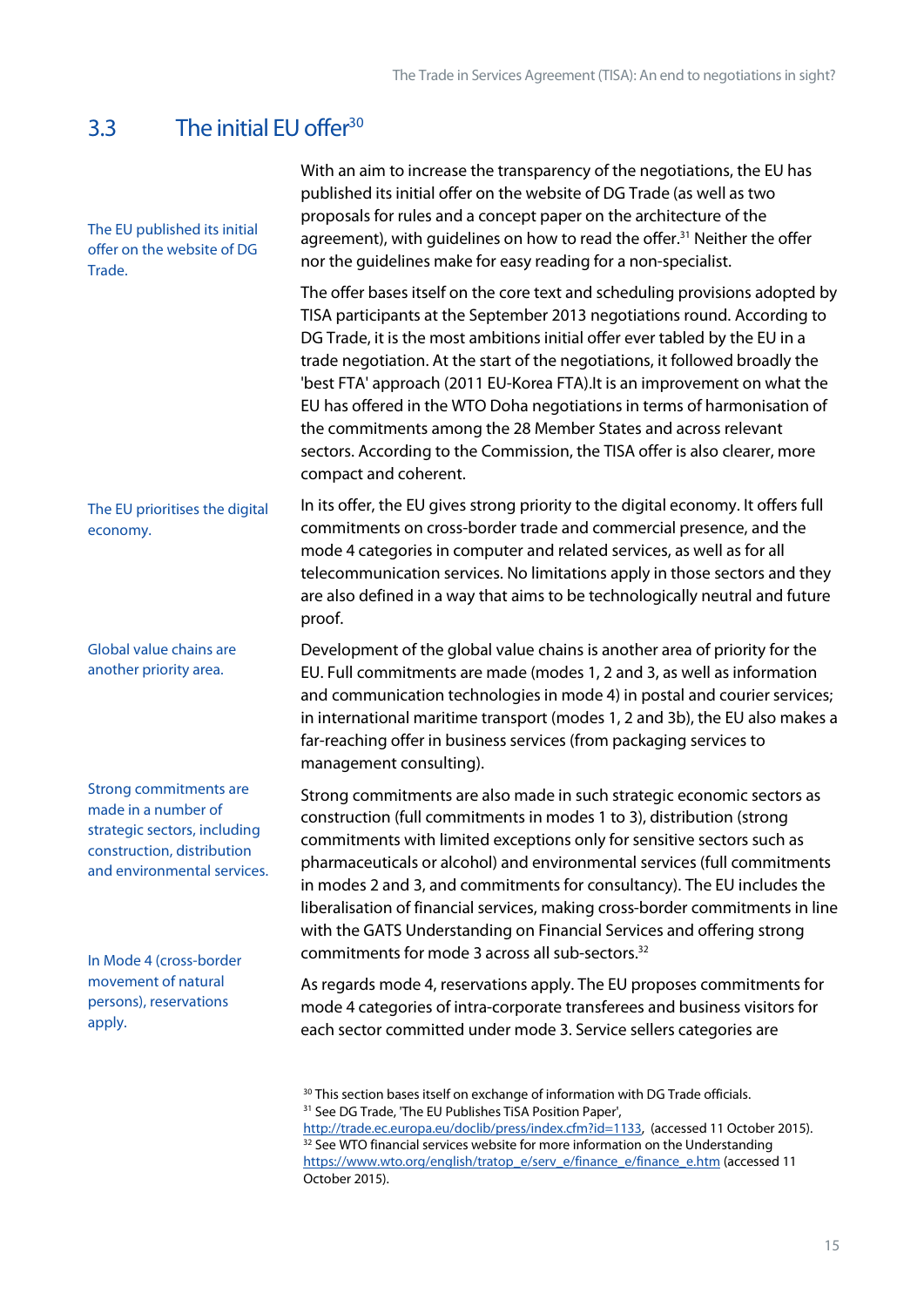The EU makes no commitments in either the audiovisual or airline transport sectors.

Horizontal market access reservations apply to public utilities, and sectoral limits to national treatment for water distribution, publiclyfunded education and social services apply.

included for each sector where there are commitments in modes 1, 2 or 3.

As instructed in the mandate given by the EU Member States in the Council, the EU offer does not make any commitments in the audiovisual sector. Airline transport (except for auxiliary services) is also excluded. Reservations on public services exist. Services supplied in the exercise of government authority are excluded from the scope of the agreement and the EU has included a horizontal market access reservation on 'public utilities' (listed in Part I of the offer) and sectoral limitations exist on national treatment on water distribution, publicly-funded education and health and social services. See section 5.2 on concerns expressed by some experts and civil society representatives on the issue of public services.

### <span id="page-15-0"></span>4 Negotiations in motion: Where are we now and what is at stake?

### <span id="page-15-1"></span>4.1 Current participants and format

| Currently, 23 WTO members<br>participate in the<br>negotiations.<br>The talks began in Geneva.<br>They are consensus- and<br>participant-driven. | The negotiations are currently carried out between 23 WTO members.<br>Aside from the EU, these include Australia, Canada, Chile, Chinese Taipei,<br>Colombia, Costa Rica, the EU, Hong Kong, Iceland, Israel, Japan, Korea,<br>Liechtenstein, Mauritius, Mexico, New Zealand, Norway, Pakistan, Panama,<br>Peru, Switzerland, Turkey and the US. Uruguay and Paraguay have just left<br>the negotiations table.                                                                                                                                                                                                                                                                                                                                  |
|--------------------------------------------------------------------------------------------------------------------------------------------------|--------------------------------------------------------------------------------------------------------------------------------------------------------------------------------------------------------------------------------------------------------------------------------------------------------------------------------------------------------------------------------------------------------------------------------------------------------------------------------------------------------------------------------------------------------------------------------------------------------------------------------------------------------------------------------------------------------------------------------------------------|
|                                                                                                                                                  | These talks were born in Geneva and the negotiation rounds and the work<br>between the rounds take place there. The negotiations are participant and<br>consensus-driven. They are also rather informal in their set-up and<br>coordinated by rotating chairs - Australia, the US and the EU. The format of<br>the negotiations is comparable to regular Free Trade Agreement<br>negotiations, with working groups running in parallel. The bulk of the<br>negotiations is carried out on the technical level, although the negotiation<br>rounds also include an ambassadors' session. The meetings usually take<br>place in the respective diplomatic representations of the chairs. The chairs<br>act as the secretariat to the negotiations. |
| By the end of October 2015,<br>14 rounds of negotiations<br>will have taken place.                                                               | Although the negotiations are not carried out under the WTO umbrella and<br>the WTO secretariat does thus not assist the process, there are apparently<br>regular informal contacts with the WTO secretariat. More formally, the<br>chairs also report on the ongoing negotiations to the WTO Council of Trade<br>Services after every negotiating round, often attracting criticism from WTO<br>members not participating in the process.                                                                                                                                                                                                                                                                                                       |
| The July 2015 round served<br>as a stock-taking exercise -<br>the first since the launch of<br>the negotiations.                                 | By the end of October 2015, 14 rounds of negotiations will have taken<br>place. At the time of the writing of this paper, the most recent round of<br>negotiations had taken place from 6-13 October 2015 under the US<br>chairmanship. The preceding 6-10 July round had served as a stocktaking<br>exercise, aimed to energise the negotiations. It was also to decide on the<br>so-called perimeter of the agreement but the latter element was finally left                                                                                                                                                                                                                                                                                  |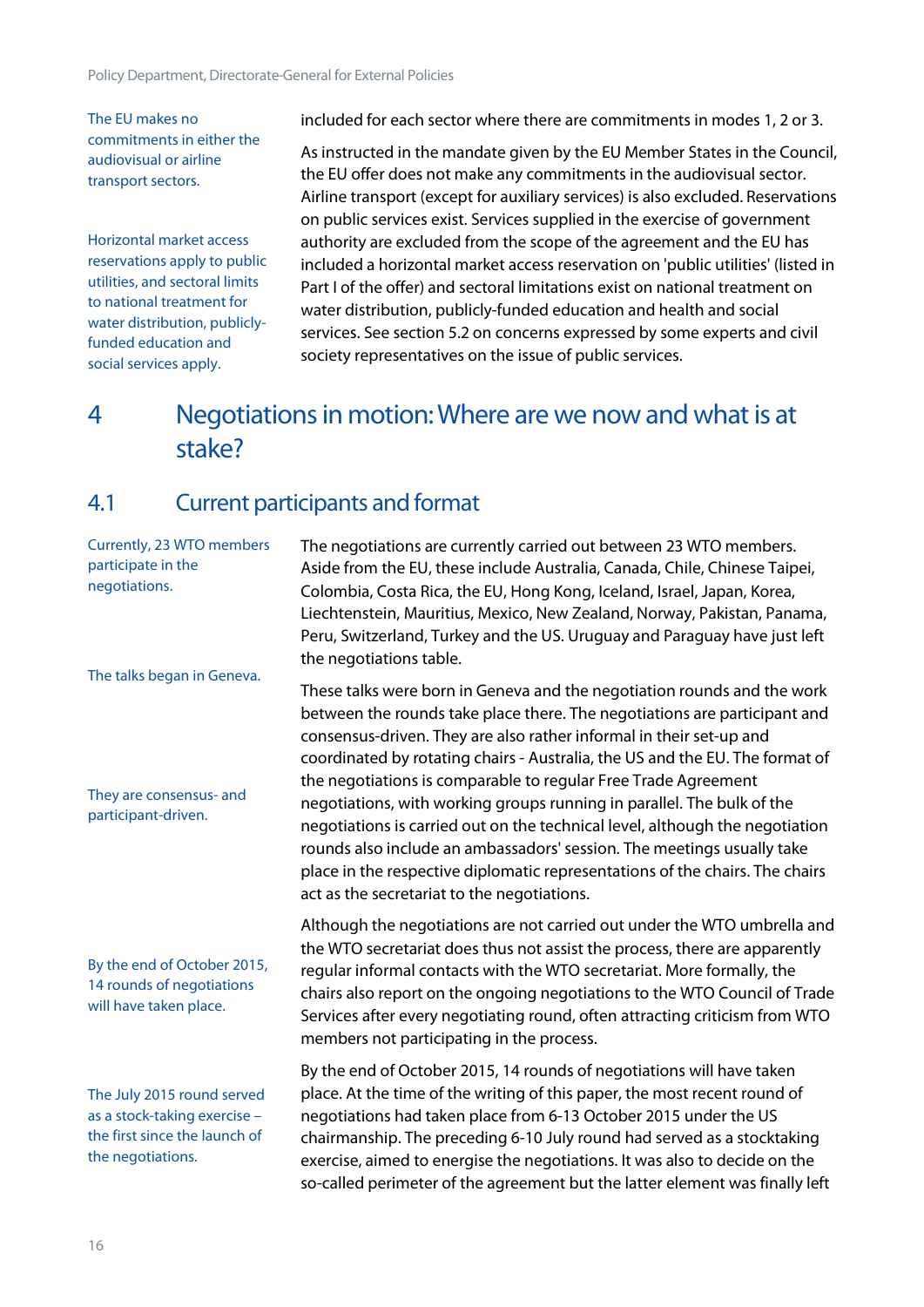A consensus is emerging on the perimeter of the agreement.

open. July 2016 was set as the final deadline for new annexes. This will allow the US to table a text on state-owned enterprises (SOE), since they had to wait for the conclusion of the negotiations on the Trans-Pacific Partnership (TPP). A text on SOEs is very important for China, in case they join TISA one day. This may be interpreted as the possible condition for the US to unblock China's accession.

By now, an understanding has emerged on the issues where there is traction and where there is not, although - due to the informal and consensus-based approach of the negotiations - no issues will be dropped but some may fall aside in the negotiations. No deadline has been set for the finalisation of the negotiations but as the dynamic has been promising, some senior officials have expressed the view in private conversations that these could be finalised as early as the end of 2016.

### <span id="page-16-0"></span>4.2 The emerging structure of the agreement

TISA is likely to be divided into four parts.

Horizontal provisions would be included in Part I.

Part II of the agreement would determine the scheduling of the parties' commitments on market access.

It seems that the TISA agreement is due to be divided into four parts. The horizontal provisions and the principles of the agreement would be covered by Part I. This part should follow the structure of the GATS agreement and in principle also mirror the definitions of GATS. The intention behind following the GATS structure is to make it possible to multilateralise the agreement at a later stage, provided critical mass is achieved (see discussion below).

In the second part of the agreement, the parties would determine the scheduling of their commitments on market access (i.e. which specific sectors of the market will be opened to foreign competition) and national treatment (provisions on non-discrimination and exemptions to it). In order to list the commitments, the partners use the so-called 'hybrid approach', by which market access commitments are subject to a positive list (only the sectors defined will be opened for foreign competition) and national treatment to a negative list (what is not listed as exceptions is liberalised). Hybrid listing represents a substantial step forward from the GATS approach through which positive listing has been applied both to market access and national treatment, as well as the traditional EU approach which has until very recently relied on positive listing. It is because of the Comprehensive Economic and Trade Agreement (CETA) that the EU agreed for the first time to open market access in the services sector on the basis of a negative list. Exclusions include public services such as publicly funded health care, publicly funded education and other social services, as well as water distribution, audiovisual services and some air services. As for TTIP, it seems that a 'hybrid list approach' would be used, but it should be kept in mind that negotiations on market access for services have hardly begun. Standstill (prohibits imposition of new restrictions) and ratchet clauses (bans the reintroduction of a trade barrier that it had previously unilaterally removed) are applied to national treatment to those services where the partners have made commitments in order to build on the created dynamic of liberalisation. In TISA, standstill and ratchet only apply to limitations to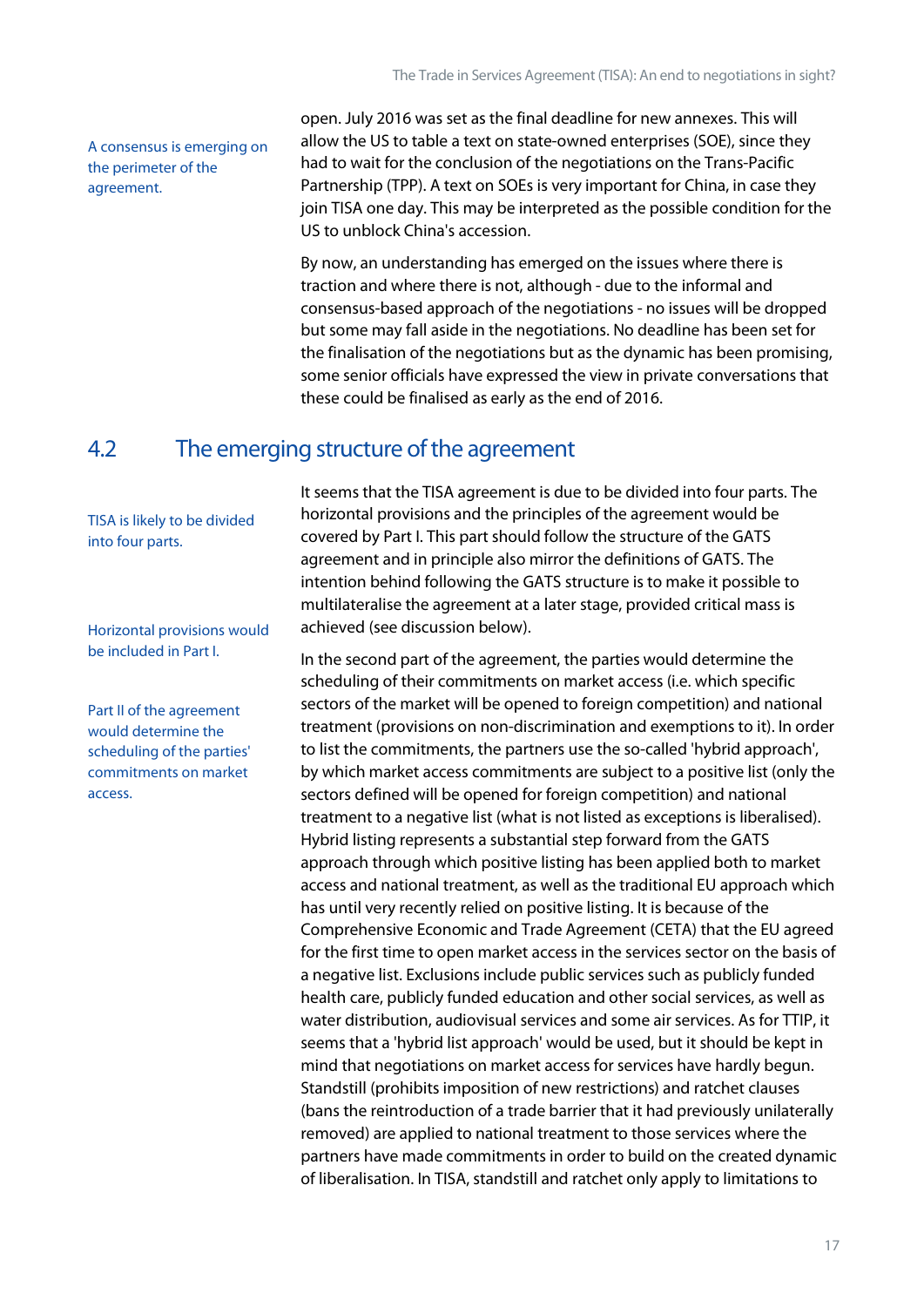Part III would include the 'regulatory' or thematic annexes.

Part IV would detail institutional provisions.

The Annex would include the parties' individual commitments schedules.

national treatment and not to market access.

The third part of the agreement would comprise the so-called thematic or regulatory annexes on the sectors negotiated, which may become chapters of the agreement later in the negotiations. A large number of these annexes have been proposed. These include: domestic regulation (licensing and qualifications requirements and procedures and potentially technical standards); transparency (in the meaning of article III GATS); Mode 4 (entry and temporary stay of natural persons); telecommunication; e-commerce; localisation requirements; financial services; maritime transport (commitments in this area, in particular cargo handling, warehouse services, possibly cabotage services); air transport (limited scope, mainly handling services and aircraft maintenance services); road transport (proposal by Turkey and Mexico); delivery services (EU, US proposal on postal services, including universal service); distribution/direct selling; professional services (main focus on recognition of professional qualifications); energy (proposal by Norway and Iceland), environmental services (Canadian proposal to liberalise trade in environmental services); government procurement (EU proposal on public procurement of services); patient mobility (Turkish proposal). The final agreement is unlikely to include all of these issues, since some proposals have not received support from other negotiating parties and can be expected to fall aside. According to European Commission sources, some areas are already reasonably well advanced, and these include domestic regulation, financial services, telecommunication, e-commerce and temporary movement of natural persons (Mode 4).

Part four of the agreement would be devoted to the institutional provisions relating to the agreement. These will be tackled at a later stage. The EU position is that the agreement should be moved into the fold of WTO but should that not happen, the EU would prefer a light institutional set-up that would be close to the WTO. It is also worthwhile to note that the intention of the participants is to furnish the agreement with a state-to-state dispute settlement mechanism as is the case with GATS and other WTO agreements. There will be no state-to-investor dispute settlement mechanism for TISA. Some experts have suggested that, since it is difficult to adopt sanctions in the area of services, it would be necessary to cross retaliate in goods. The annex of the agreement would include participants' individual schedules of the commitments in the specific sectors covered by the agreement.

### <span id="page-17-0"></span>5 Main areas of controversy and criticism

As have other high-profile trade negotiations, TISA has attracted a fair share of public criticism and controversy.

Despite being relatively less known compared to some other high-profile trade negotiations that the EU and its closest global partners are currently carrying out (TTIP, TPP...), the TISA agreement negotiations have attracted a fair share of public criticism and controversy. This chapter will try to highlight those issues, albeit not in much detail due to the limits on the scope of this paper.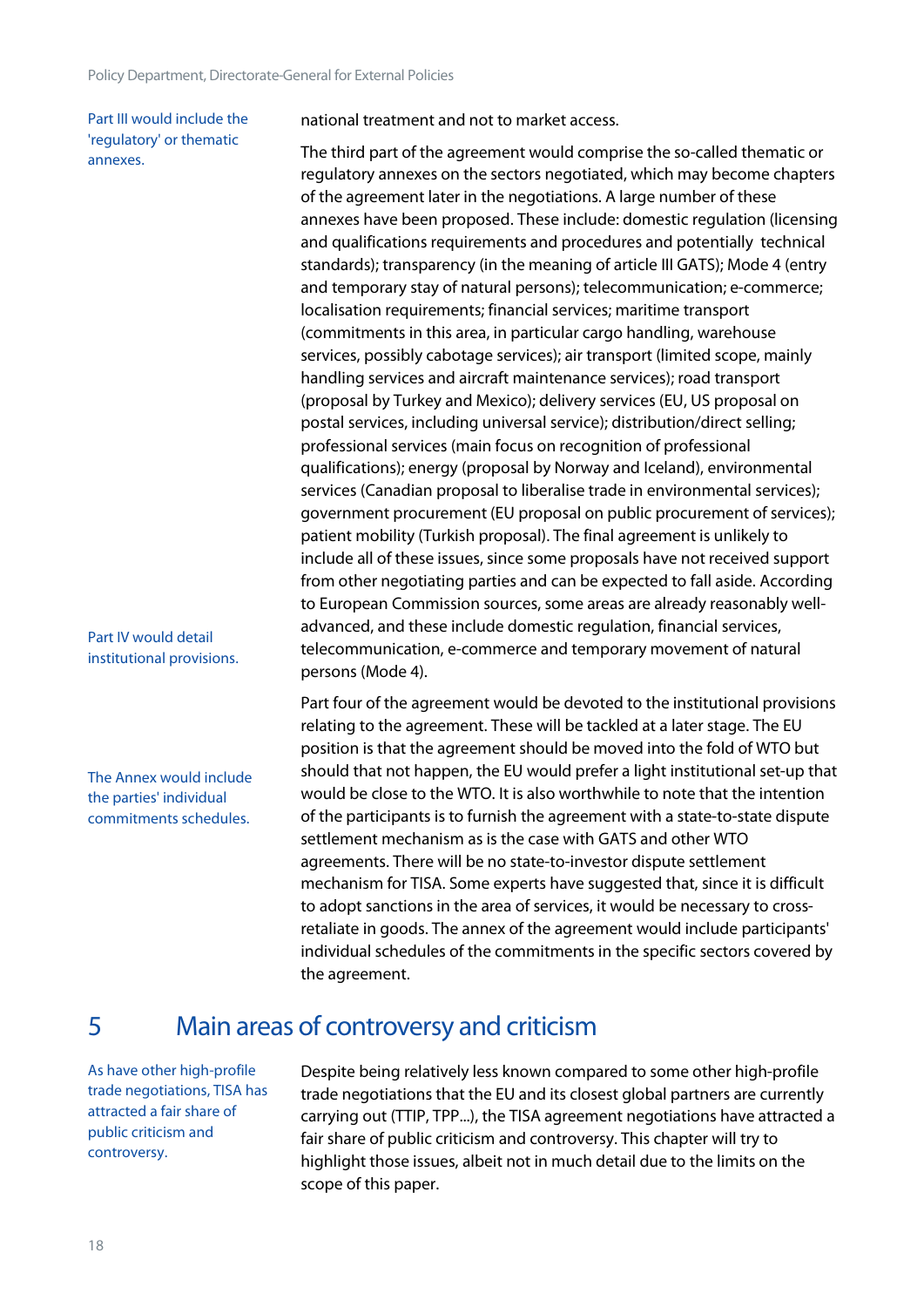### <span id="page-18-0"></span>5.1 Multilateralisation

Negotiators intend to make TISA into a multilateral agreement – an aim that may be difficult to achieve.

TISA was proposed as such by the US and the negotiations are currently carried out as an FTA based on GATS Article V (economic integration). As already mentioned above, there is an eventual aim to multilateralise the agreement, once a critical mass of WTO members is achieved.

The respected services expert Pierre Sauvé expressed the view in a recent publication that:

*'TISA holds considerable promise as a potentially innovative preferential services trade agreement pursued under the aegis of Article V (Economic Integration) of the GATS, prospects of its eventual incorporation into the WTO architecture seem significantly less compelling for reasons, both procedural and substantive'.<sup>33</sup>*

The author has suggested that the following formal factors predict 'a difficult migratory journey':

- The negotiations are carried out without the formal assent of the broader WTO membership;
- They are proceeding outside the WTO's umbrella;
- The WTO secretariat does not have formal observer status, despite that fact that the WTO should become the Agreement's ultimate custodian;
- The Really Good Friends of Services negotiate as a closed club without allowing observers from third countries.

The author argues that the longer the negotiations retain their current format, the lesser will be the 'agreement's perceived multilateral legitimacy and the dimmer its prospects for later WTO anchoring'.<sup>34</sup> It is worth noting that none of the main emerging economies and key reluctant players during the Doha round (Brazil, India, Russia, China) and strategically important ASEAN economies are currently involved in the negotiations. China has asked to join but its participation has been vetoed by the US. Some experts have suggested, however, that should the US decide to withdraw its veto, some of the other emerging nations may follow its lead. That having been said, there is currently no sign of any change in the situation, and the departure of Uruguay and Paraguay from the negotiations gives cause for concern with regard to the EU's objective of attracting more participants and reaching critical mass, and indeed the future prospects of the agreement.

Hence, there is a clear need to include more members to achieve the necessary critical mass. The countries currently participating in the talks

The longer the negotiations remain in their current format, the less 'multilateral legitimacy' the agreement will be seen to have ... and the dimmer its prospects for WTO integration.

There is a clear need to include more members at the negotiating table to achieve a critical mass.

<sup>&</sup>lt;sup>33</sup> Sauvé, P. (2013), 'The Plurilateral Agreement on Service', [http://www.europarl.europa.eu/RegData/etudes/workshop/join/2013/433722/EXPO-](http://www.europarl.europa.eu/RegData/etudes/workshop/join/2013/433722/EXPO-INTA_AT(2013)433722_EN.pdf)[INTA\\_AT\(2013\)433722\\_EN.pdf](http://www.europarl.europa.eu/RegData/etudes/workshop/join/2013/433722/EXPO-INTA_AT(2013)433722_EN.pdf) (accessed 11 October 2015). <sup>34</sup> *Ibid*, p. 18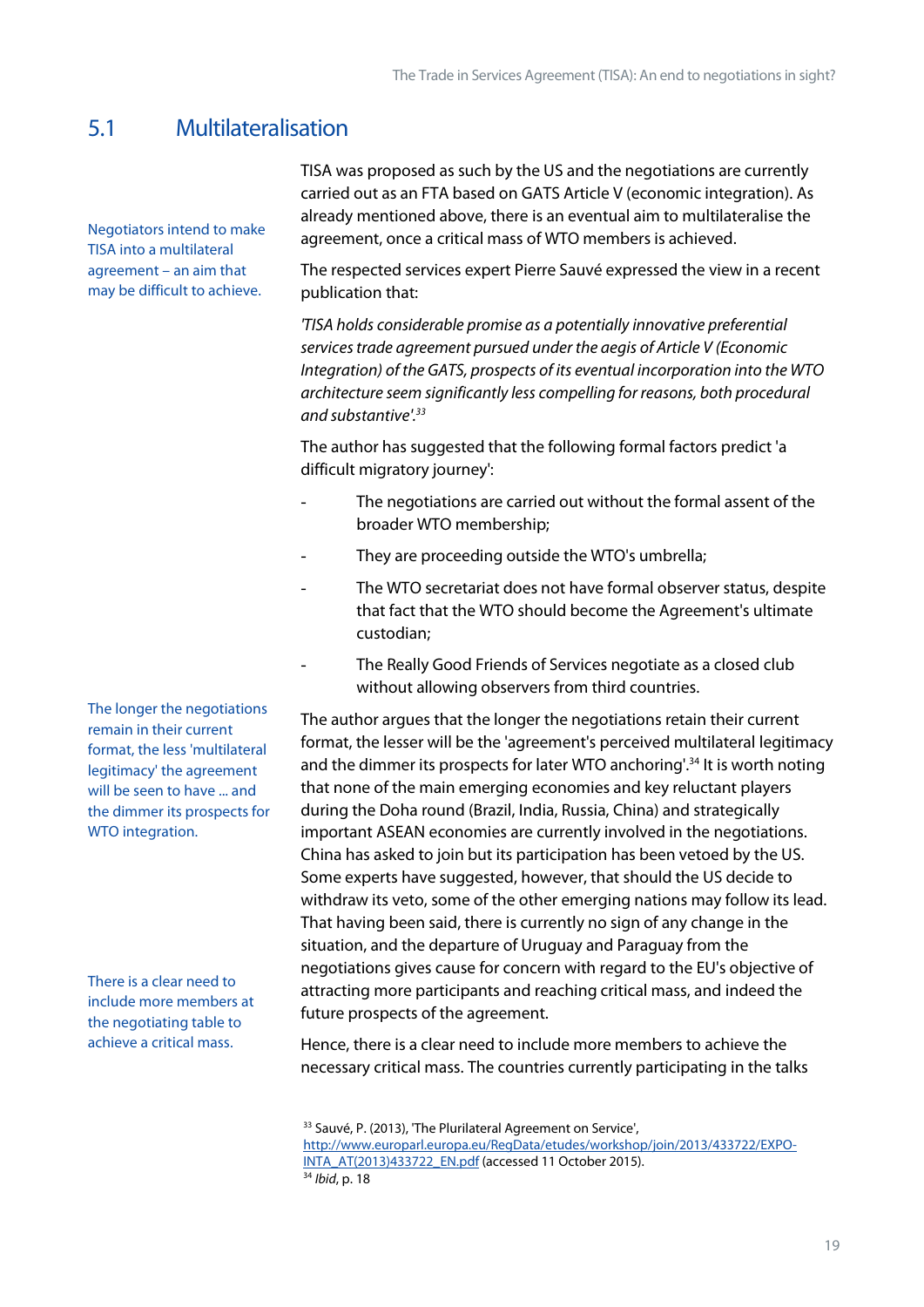account for close to 70 % of the world services trade, and around 90 % of this is provided by the participating OECD countries. The non-OECD countries in the process account for less than 10 % of trade. The three previous critical mass agreements negotiated before and successfully anchored in the WTO - the Information Technology Agreement and the basic telecoms and financial services agreements - have each claimed over 90 % of trade in the relevant areas. This gives an indication of what kind of sector coverage is necessary for the ultimate WTO migration.<sup>35</sup>

Pierre Sauvé also warns of possible architectural dissidence with the GATS. He suggests that the more the negotiators deviate from the GATS architecture, the more difficult the eventual WTO migration will be.

### <span id="page-19-0"></span>5.2 Controversy in thematic areas

Although TISA deals with a wide range of sensitive issues, controversies around the agreement have mainly centred on two issues: public services and data protection.

Public services and data protection are the two main points of controversy for the public and the media.

#### *Public services*

Article I:3 of the GATS excludes services 'supplied in the exercise of governmental authority' from the scope of the agreement. However, from the EU's point of view, this GATS provision is not designed to carve out all public services but only those provided on a non-commercial and non competitive basis like military, police or fire brigade services. Therefore, the EU adds additional provisions to its commitments when negotiating preferential trade agreements. The EU's approach to protecting public services is based on a horizontal reservation that stipulates that 'public utilities' may be subject to public monopolies or exclusive rights granted to private operators. This reservation applies to all sectors except telecommunications and computer and related services. The Commission has further excluded from its TISA commitments publicly-funded health and social services; publicly-funded education; water collection, purification, distribution and management services; film, TV and other audiovisual services; and air transport (except for ground handling and aircraft maintenance services). Figure 4 describes the Commission approach.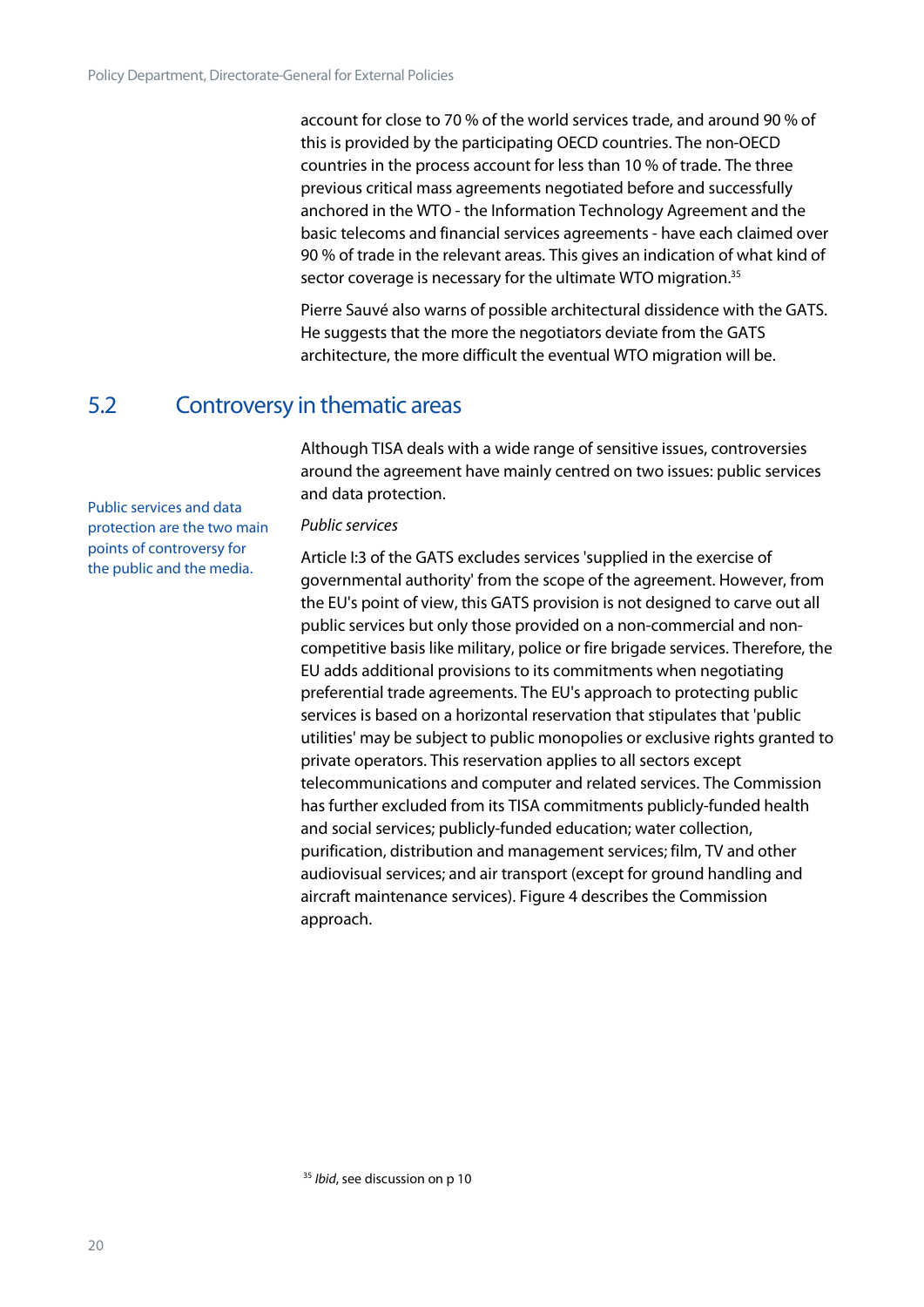#### **Figure 4**

The EU offer: how are public services protected?



*Source: European Commission*

The EU's approach to excluding public services from trade agreements has been criticised by various civil society organisations.

In addition, Commissioner Cecilia Malmström and the United States Trade Representative Michael Froman issued a joint statement on public services on 20 March 2015.<sup>36</sup>

And yet, the EU's approach to excluding public services from the trade agreements has come under criticism by various civil society organisations.

Firstly, the 'public utilities' clause is seen not as solid as it could be. Four types of criticisms to this clause have been made in different declarations by civil society organisations and lobbies: firstly, 'public utility' has not been clearly defined and is as such open to legal challenges; secondly, the scope of the clause is not wide enough because it only covers monopolies and special rights by leaving out economic needs tests and other market access limitations; thirdly, the exception is only limited to Mode 3, which allows the interpretation that cross-border provision of services (Mode 1) would be permitted; fourthly, it only covers market access and does not allow domestic providers to be treated better than foreign providers.

Secondly, some commentators have also expressed the view that the horizontal carve outs of 'publicly funded' health and education services are not sufficient to protect these, and that a clear definition of 'publicly funded services' is needed.

<sup>36</sup> Joint Statement on Public Services, European Commission- Statement, 20 March 2015, [http://europa.eu/rapid/press-release\\_STATEMENT-15-4646\\_en.htm](http://europa.eu/rapid/press-release_STATEMENT-15-4646_en.htm) (accessed 11 October 2015).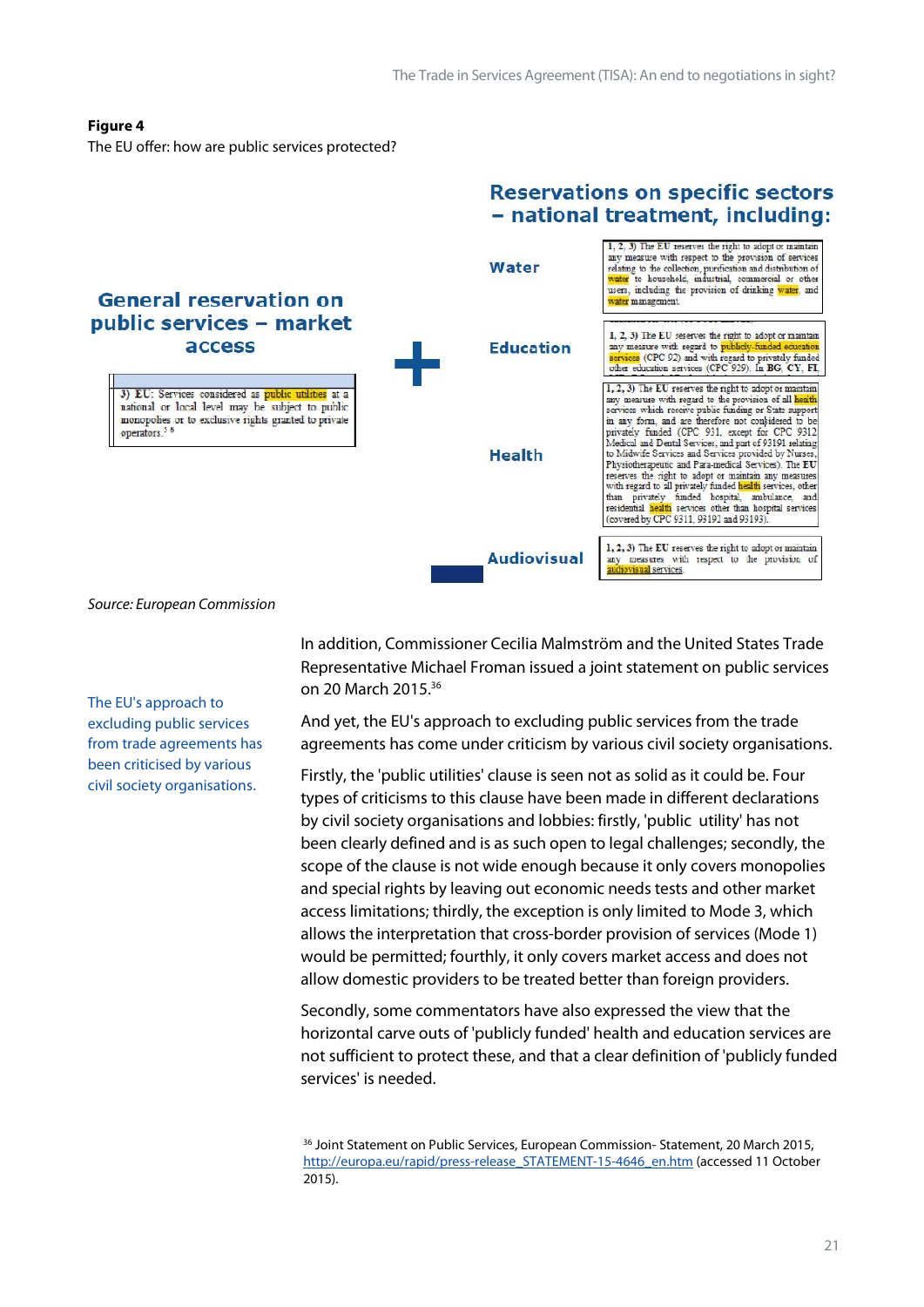Privately funded services of general interest do not seem to be covered by the EU's approach.

The cross-sectional nature of public services raises further concerns about the efficiency of the EU approach.

The idea of a 'golden clause' that would fully exempt services of general interest from the agreement has been floated by many stakeholders.

TISA will contain the same safeguards for protecting privacy that currently exist in the GATS, according to DG Trade.

Social Platform, one of the biggest social lobbies of its kind, writes - for example - in a letter to the Trade Commissioner that 'we consider that what the Commission and the United States (US) propose (horizontal reservation for a wide range of public services, exclusion of sensitive sectors from EU liberalisation commitments, Member States' right to regulate how services have to be supplied) is not enough to protect public services.' They point out that public services/services of general interest are not always publicly funded, since 'in some Member States, many social, health and education services which are of general interest are privately funded or supported by a hybrid of public and private funding'. <sup>37</sup>

Thirdly, the issue of cross-sectionality of public services has been mentioned by some commentators. Some service sectors related to health or education are covered by other service categories and are not thus covered by the horizontal public service carve-out. For example, midwives and veterinary serves are covered under business services.

Social Platform has suggested the inclusion of a 'golden clause' for services of general interest in TISA (and also in TTIP), so that 'nothing in these agreements shall be interpreted as implying any right for any party to undermine, call into question or put in jeopardy the right of national, regional and local public authorities to regulate Services of General Interest complying with EU rules'.<sup>38</sup>

The idea of a 'golden clause' seems to have been picked up by the INTA rapporteur who in her working document on TISA argues that although the 'negotiating text demonstrates the EU's political will to widely exclude public services, it could be said more clearly, more simply and less equivocally by means of a gold-standard clause'.<sup>39</sup>

The Commission, however, maintains that its approach on public services has been working since 1995 and that it has never undermined the EU's or its Member States' right to regulate public services.

#### *Data protection*

DG Trade explains on its website that TISA will contain the same safeguards for protecting privacy that currently exist in the GATS, in that countries can continue to apply their confidentiality and data protection laws.

The relevant GATS article (Article XIV) reads as follows:

<sup>38</sup> idem.

<sup>39</sup> See European Parliament, 'Working document on Recommendations to the European Commission on the negotiations for the Trade in Services Agreement (TiSA)', 2015, [http://www.europarl.europa.eu/sides/getDoc.do?pubRef=-](http://www.europarl.europa.eu/sides/getDoc.do?pubRef=-%2F%2FEP%2F%2FNONSGML%2BCOMPARL%2BPE-567.486%2B01%2BDOC%2BPDF%2BV0%2F%2FEN) [%2F%2FEP%2F%2FNONSGML%2BCOMPARL%2BPE-](http://www.europarl.europa.eu/sides/getDoc.do?pubRef=-%2F%2FEP%2F%2FNONSGML%2BCOMPARL%2BPE-567.486%2B01%2BDOC%2BPDF%2BV0%2F%2FEN) [567.486%2B01%2BDOC%2BPDF%2BV0%2F%2FEN](http://www.europarl.europa.eu/sides/getDoc.do?pubRef=-%2F%2FEP%2F%2FNONSGML%2BCOMPARL%2BPE-567.486%2B01%2BDOC%2BPDF%2BV0%2F%2FEN) (accessed 11 October 2015).

<sup>&</sup>lt;sup>37</sup> Citations in this paragraph from the letter by Social Platform on TISA and TTIP to Commissioner Malström, 10 April 2015, [http://www.socialplatform.org/wp](http://www.socialplatform.org/wp-content/uploads/2015/04/20150410_SocialPlatform_letter_Commissioner-Malmstrom.pdf) [content/uploads/2015/04/20150410\\_SocialPlatform\\_letter\\_Commissioner-Malmstrom.pdf](http://www.socialplatform.org/wp-content/uploads/2015/04/20150410_SocialPlatform_letter_Commissioner-Malmstrom.pdf) (accessed 6 October 2015).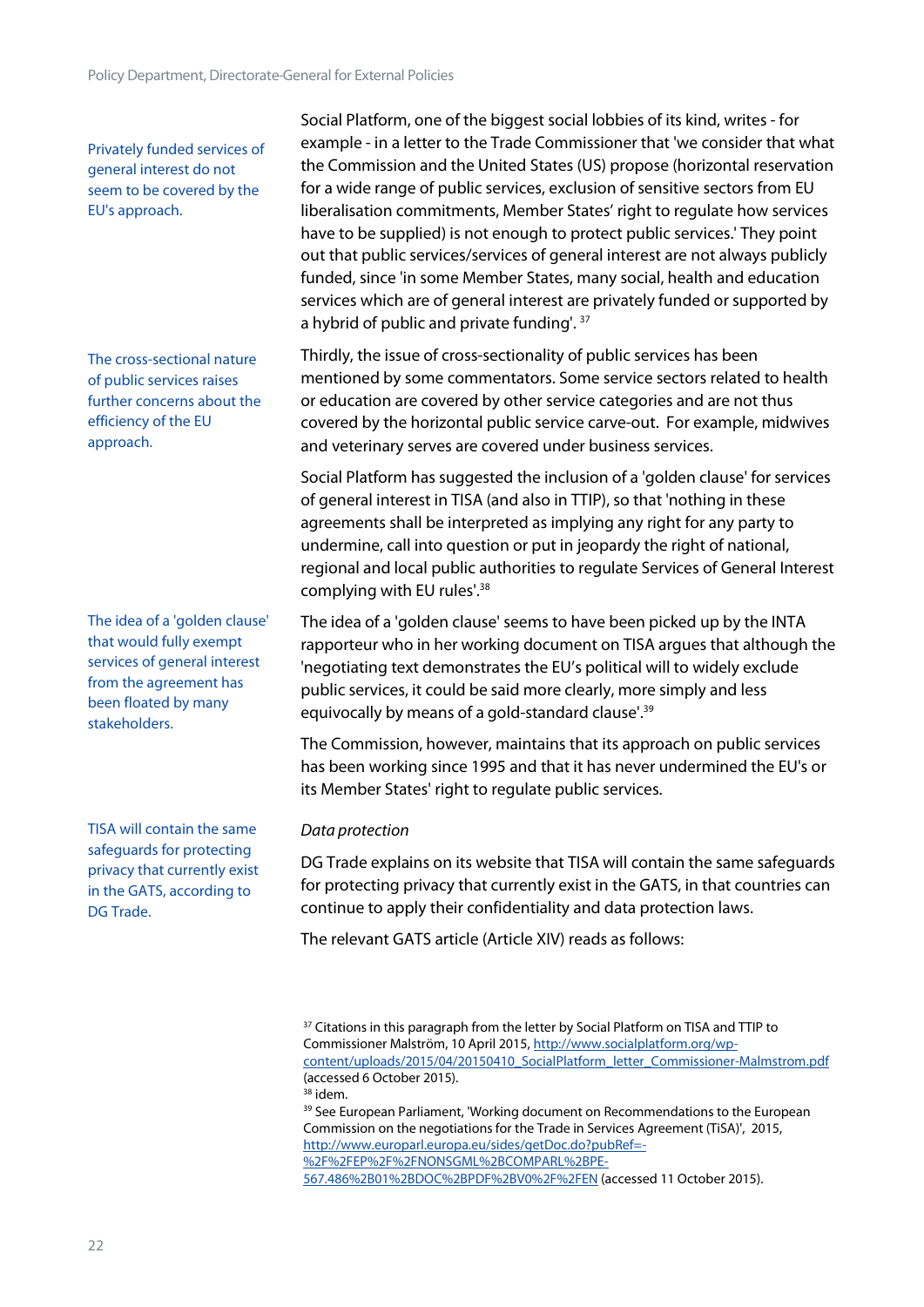'Subject to the requirement that such measures are not applied in a manner which would constitute a means of arbitrary or unjustifiable discrimination between countries where like conditions prevail, or a disguised restriction on trade in services, nothing in this Agreement shall be construed to prevent the adoption or enforcement by any Member of measures: (…) (c) necessary to secure compliance with laws or regulations which are not inconsistent with the provisions of this Agreement including those relating to:  $(...)$ 

(ii) the protection of the privacy of individuals in relation to the processing and dissemination of personal data and the protection of confidentiality of individual records and accounts';

The Commission maintains that for the transfer of financial data, all existing EU and national laws on the protection of privacy will continue to apply, and that TISA will not affect these.

According to the DG Trade website, the TISA talks tackle provisions on transfer of data, which are inspired by provisions in the existing EU FTAs, such as the one with South Korea. The website provides an extract from the EU-Korea Free Trade Agreement (Article 7.43): 'Each Party, reaffirming its commitment to protect fundamental rights and freedom of individuals, shall adopt adequate safeguards to the protection of privacy, in particular with regard to the transfer of personal data'.<sup>40</sup>

Public controversy was sparked when a 2014 US proposal on e-commerce, technology transfer, cross-border data flows and net neutrality was leaked. It was seen as aiming to facilitate cross-border data transfers and data processing (including personal data) across all services sectors, including financial services, without limitations.<sup>41</sup>

The controversial US data flow proposals appear not to have received the support of the EU negotiators and have not been discussed for a year. The EU seems intent on following up on the file once its own internal regulation is in place. $42$ 

The European Parliament's LIBE committee has drawn up an opinion for the INTA TISA report. The opinion mirrors the recommendations made for the TTIP negotiations. Its key requests are: (...)

(b) to incorporate, as a key priority, a comprehensive and unambiguous horizontal self-standing provision, based on Article XIV of the General Agreement on Trade in Services (GATS),

The TISA talks' approach to provisions concerning data has been inspired by the language of the recent EU free trade agreements.

A US proposal on e commerce in 2014 sparked intense public controversy. The proposal does not appear to be supported by the EU negotiators.

The European Parliament's LIBE committee has suggested incorporating a comprehensive and unambiguous horizontal self-standing provision, based on Article XIV of GATS, that would fully

<sup>40</sup> See DG Trade, In focus: Trade in Services Agreement (TiSA): Questions and answers, [http://ec.europa.eu/trade/policy/in-focus/tisa/questions-and-answers/,](http://ec.europa.eu/trade/policy/in-focus/tisa/questions-and-answers/) (accessed 6 October 2015).

<sup>41</sup> See for example [https://wikileaks.org/tisa/ecommerce/05-2015/analysis/Analysis-TiSA-](https://wikileaks.org/tisa/ecommerce/05-2015/analysis/Analysis-TiSA-Electronic-Commerce-Annex.pdf) [Electronic-Commerce-Annex.pdf](https://wikileaks.org/tisa/ecommerce/05-2015/analysis/Analysis-TiSA-Electronic-Commerce-Annex.pdf) (accessed 11 October 2015)

 $42$  In January 2012, the European Commission proposed a comprehensive r[eform of data](http://ec.europa.eu/justice/data-protection/reform/index_en.htm) [protection rules in the EU,](http://ec.europa.eu/justice/data-protection/reform/index_en.htm) and the completion of this is one of the policy priorities for the Commission in 2015.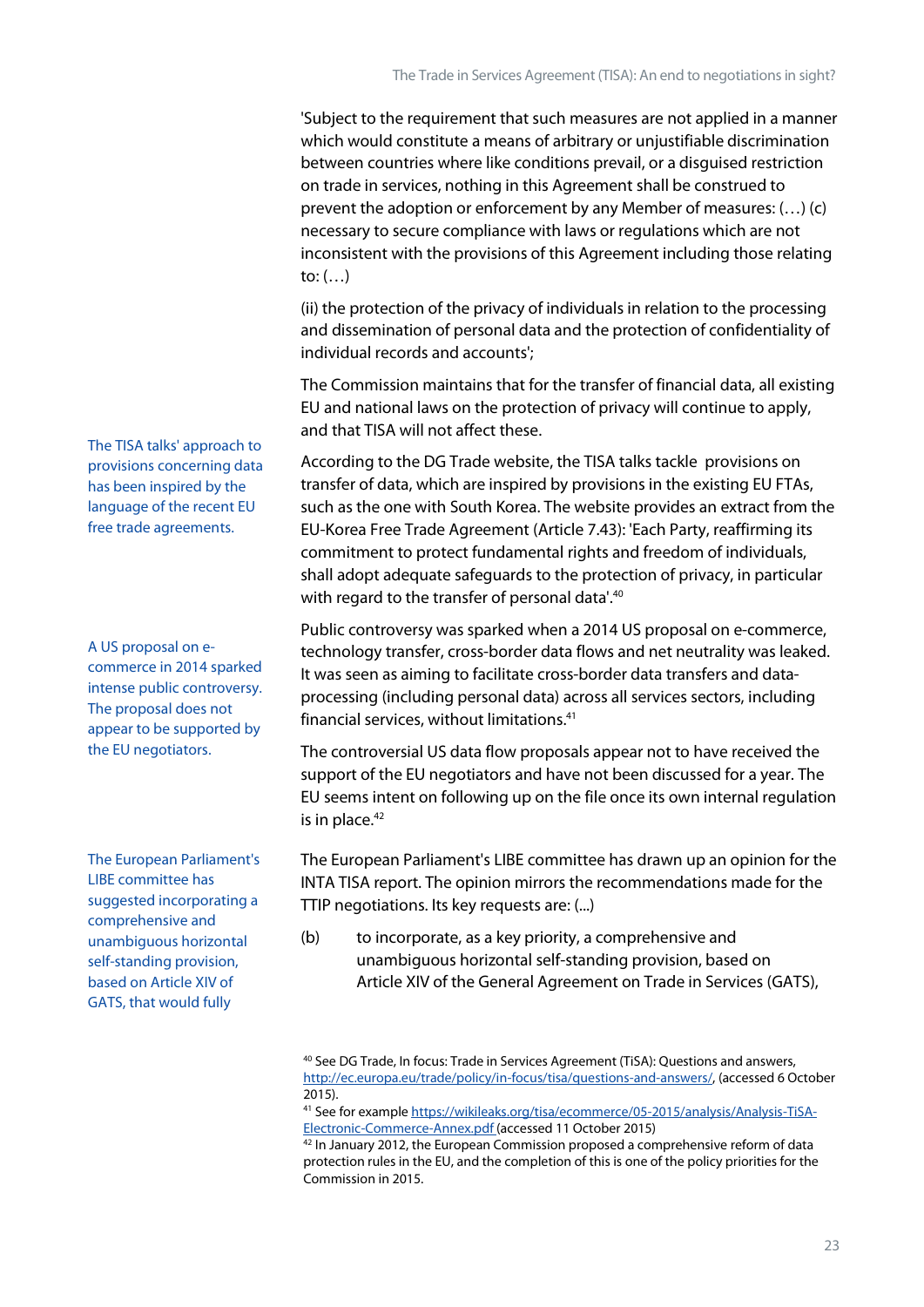exempt EU legal frameworks for the protection of personal data (both existing and future) from the agreement.

that fully exempts the existing and future EU legal framework for the protection of personal data from the agreement, without any condition that it must be consistent with other parts of the TiSA, and to ensure that the agreement does not preclude the enforcement of exceptions for the supply of services which are justifiable under the relevant World Trade Organisation rules (Articles XIV and XIVbis of the GATS);

- (c) to ensure that personal data can be transferred outside the Union only if the provisions on third-country transfers in EU data protection laws are complied with; to negotiate on provisions which touch upon the flow of personal data only if the full application of EU data protection rules is guaranteed and respected;
- (d) to oppose the provisions with regard to the protection of personal data in the US draft TiSA chapter on e-commerce.<sup>43</sup>

### <span id="page-23-0"></span>5.3 Transparency issues and the public opinion

Although TISA negotiations are held behind closed doors and between a limited number of WTO members, significant efforts have been made by the Commission to increase their transparency.

This does not mean that more could not – or should not – be done.

A more proactively transparent approach to the Transparency issues are regularly evoked in relation to the negotiation of the TISA agreement, be it by the media, experts or members of the civil society.

The TISA negotiations are indeed held behind closed doors and between a limited number of WTO members, as described in previous chapters. However, significant efforts have been made by the European Commission to improve the transparency of the negotiations. In addition to regularly consulting and informing the EU Member States, the European Commission - as discussed above - keeps the European Parliament members regularly informed during the course of the negotiations. The Council and the European Parliament receive all negotiating documents. Consultations are held on a regular basis with representatives of civil society and stakeholders. The negotiating mandate was declassified by the Council in March 2015, and the EU's initial offer and some concept papers were published on the DG Trade website in July 2014.

This level of openness that is indeed unprecedented in trade negotiations does not, however, necessarily mean that more could or should not be done. In a decision of 6 January 2015 concerning the negotiations on the Transatlantic Trade and Investment Partnership (TTIP), the European

<sup>43</sup> Please refer to LIBE draft opinion on the matter, available at [http://www.europarl.europa.eu/sides/getDoc.do?pubRef=-](http://www.europarl.europa.eu/sides/getDoc.do?pubRef=-%2f%2fEP%2f%2fNONSGML%2bCOMPARL%2bPE-567.479%2b01%2bDOC%2bPDF%2bV0%2f%2fEN) [%2f%2fEP%2f%2fNONSGML%2bCOMPARL%2bPE-](http://www.europarl.europa.eu/sides/getDoc.do?pubRef=-%2f%2fEP%2f%2fNONSGML%2bCOMPARL%2bPE-567.479%2b01%2bDOC%2bPDF%2bV0%2f%2fEN) [567.479%2b01%2bDOC%2bPDF%2bV0%2f%2fEN](http://www.europarl.europa.eu/sides/getDoc.do?pubRef=-%2f%2fEP%2f%2fNONSGML%2bCOMPARL%2bPE-567.479%2b01%2bDOC%2bPDF%2bV0%2f%2fEN) (accessed 6 October 2015).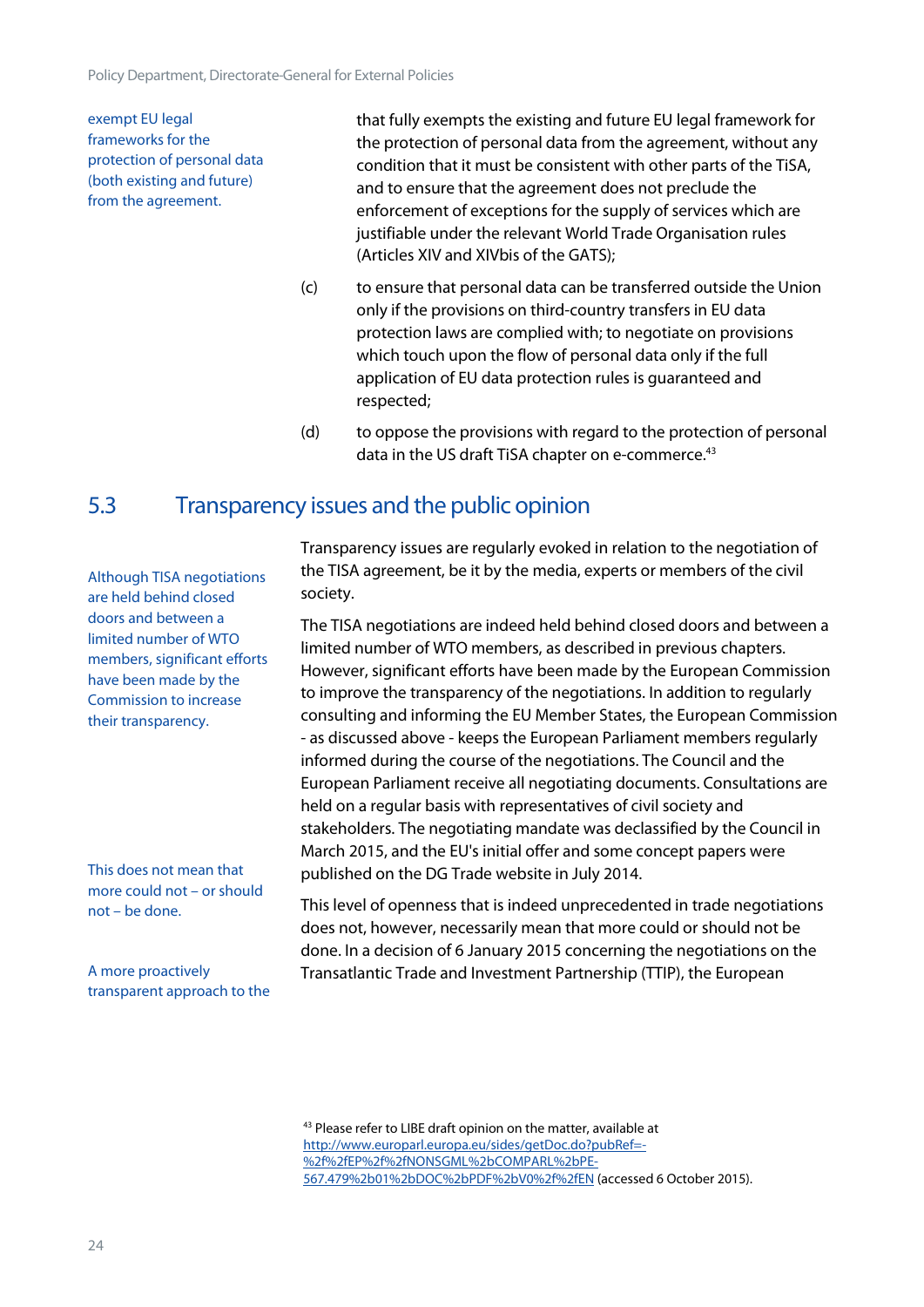negotiating process could increase the agreement's legitimacy in the eyes of citizens.

An open and efficient communication strategy about the concrete benefits and risks of trade deals is also necessary to gain public legitimacy.

Ombudsman pointed out 'that a proactive approach to transparency could make the negotiating process more legitimate in the eyes of citizens'.<sup>44</sup>

A 2014 PEW study on global views on trade and investment showed that although internationally the public has remained of the view that in principle trade is beneficial, scepticism about the actual benefits of trade is on the rise, particularly in advanced economies. While the vast majority of populations in advanced economies thought in 2014 that trade was a good thing, only 44 % of the respondents believed that trade created jobs, one of the main selling points of international trade from an economist's point of view. Even less (25 %) supported the statement that trade raised wages and decreased prices (28 %). It is also worth noting that the decline in confidence in the benefits fits into the growing<sup>45</sup> public distrust of Europeans of both the EU itself and global institutions in general. As famously said by the leading intellectual Ivan Krastev, there is a growing feeling that the people can change governments but they cannot change the policies.

The battle for public hearts and minds is not yet lost, however. Other studies have shown that the beliefs about trade are not as deeply rooted as about other economic policies (e.g. government spending or employment). A 2011 German Marshall Fund working paper says:

*'In the end, what people think about trade may not be as important as what their leaders do with trade to improve their citizens' lives. The evidence from public opinion suggests that if trade is seen as again improving people's lives, as it was in the immediate post-World War II era, then people will again support trade liberalization'.<sup>46</sup>*

<span id="page-24-0"></span>Hence, adopting an efficient and open communication policy about the practical benefits and risks of trade deals - and how these risks would be mitigated - is fundamental for increased public legitimacy.

<sup>44</sup> See the decision on the own-initiative inquiry at

<http://www.ombudsman.europa.eu/en/cases/decision.faces/en/58668/html.bookmark> (accessed 11 October 2015).

<sup>45</sup> See 'Developing Nations are Generally More Positive about Certain Trade Benefits', [http://www.pewglobal.org/2014/09/16/faith-and-skepticism-about-trade-foreign](http://www.pewglobal.org/2014/09/16/faith-and-skepticism-about-trade-foreign-investment/trade-16/)[investment/trade-16/](http://www.pewglobal.org/2014/09/16/faith-and-skepticism-about-trade-foreign-investment/trade-16/) (accessed 11 October 2015).

<sup>46</sup> Stokes, B (2011) 'Public Opinion on Trade Policy', working paper, Transatlantic Task Force on Trade, GMF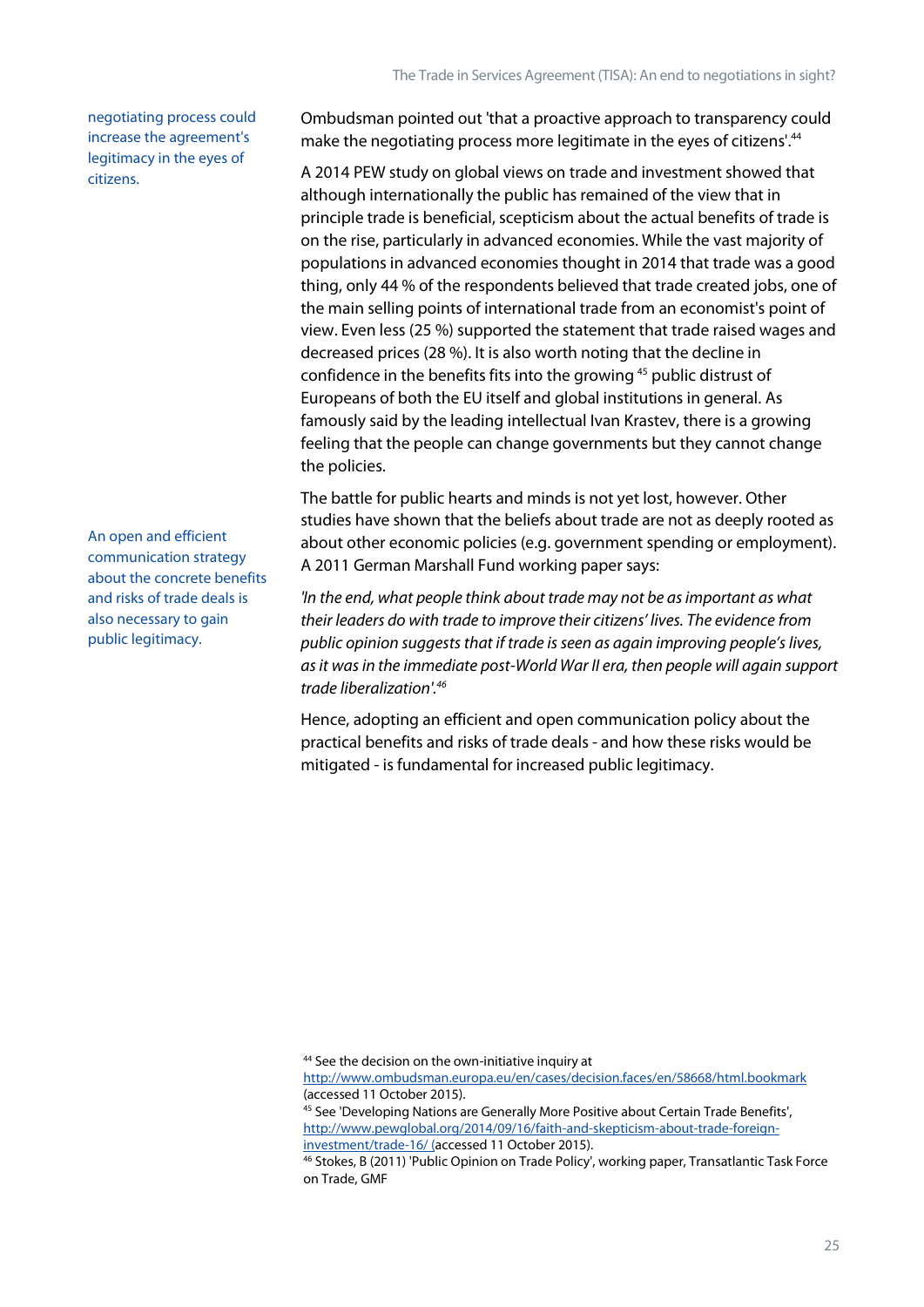### 6 The European Parliament andTISA

The Treaty of Lisbon has substantially bolstered the European Parliament's role in trade policy.

Almost all trade agreements are subject to the Parliament's approval.

The Parliament has interpreted the Lisbon treaty so as to maximise the institution's ability to influence trade agreements negotiations.

The Parliament's INTA committee receives all the negotiating documents.

To express its opinions on the negotiations, INTA issues committee reports and resolutions.

The Treaty of Lisbon substantially bolstered the role of the European Parliament in trade policy by giving it codecision powers. The Parliament's powers in regard to bilateral and international trade agreements negotiated by the EU were strengthened too.

Article 218(6) TFEU lays down the procedure for Parliament's consent for concluding international agreements. Parliament's approval is needed for agreements that cover aspects to which the ordinary legislative procedure applies. In practice, that means that almost all trade agreements are subject to Parliament's approval. Under this procedure, the Council authorises the opening of negotiations and adopts negotiating directives on the basis of recommendations by the Commission, which in turn negotiates the agreement. At the end of the negotiations, the Council can adopt a decision to conclude the agreement only after Parliament has given its consent by a simple majority (TFEU 218(6))<sup>47</sup>. The Council therefore plays a substantial role in shaping trade negotiations given that it adopts the negotiating directives and assists the Commission in the negotiations (Article 207(3) TFEU).

However, the Parliament has interpreted the Lisbon treaty in a way that has allowed it to maximise its capacity to not only be well informed throughout the course of the negotiations but also to influence the process. According to the treaty provisions, the Commission must keep both the European Parliament and the Trade Policy Committee informed of the progress of trade negotiations (Article 207(3) and 218(10) TFEU). This provision increases the European Parliament's room for manoeuvre and the Parliament has been both proactive and effective in taking a number of steps aimed at ensuring its competences are used.

The Commission keeps the Parliament informed by sending to the INTA committee all the negotiating documents at the same time as they are sent to the Council TPC. The Commissioner for Trade appears in front of the INTA committee on a regular basis to inform the members of the course of the negotiations and the chief negotiators report to the INTA thematic monitoring groups.

The INTA committee's main instruments to express its opinions on the negotiations are Committee reports and resolutions that are drawn up regularly throughout the course of the negotiations. On 4 July 2013, the European Parliament's plenary adopted a resolution on the opening of the negotiations on a plurilateral agreement on services (2013/2583), which

<sup>47</sup> For a more detailed discussion of the European Parliament's role in trade policy after the entry into force of the Lisbon Treaty see Armanovica, M and Bendini, R (2014) 'The role of the EP in shaping the EU's trade policy after the entry into force of the Treaty of Lisbon', in depth analysis, Policy Department, DG External Policies, European Parliament, [http://www.europarl.europa.eu/RegData/etudes/briefing\\_note/join/2014/522336/EXPO-](http://www.europarl.europa.eu/RegData/etudes/briefing_note/join/2014/522336/EXPO-JOIN_SP%282014%29522336_EN.pdf) [JOIN\\_SP%282014%29522336\\_EN.pdf](http://www.europarl.europa.eu/RegData/etudes/briefing_note/join/2014/522336/EXPO-JOIN_SP%282014%29522336_EN.pdf) (accessed 11 October 2015).